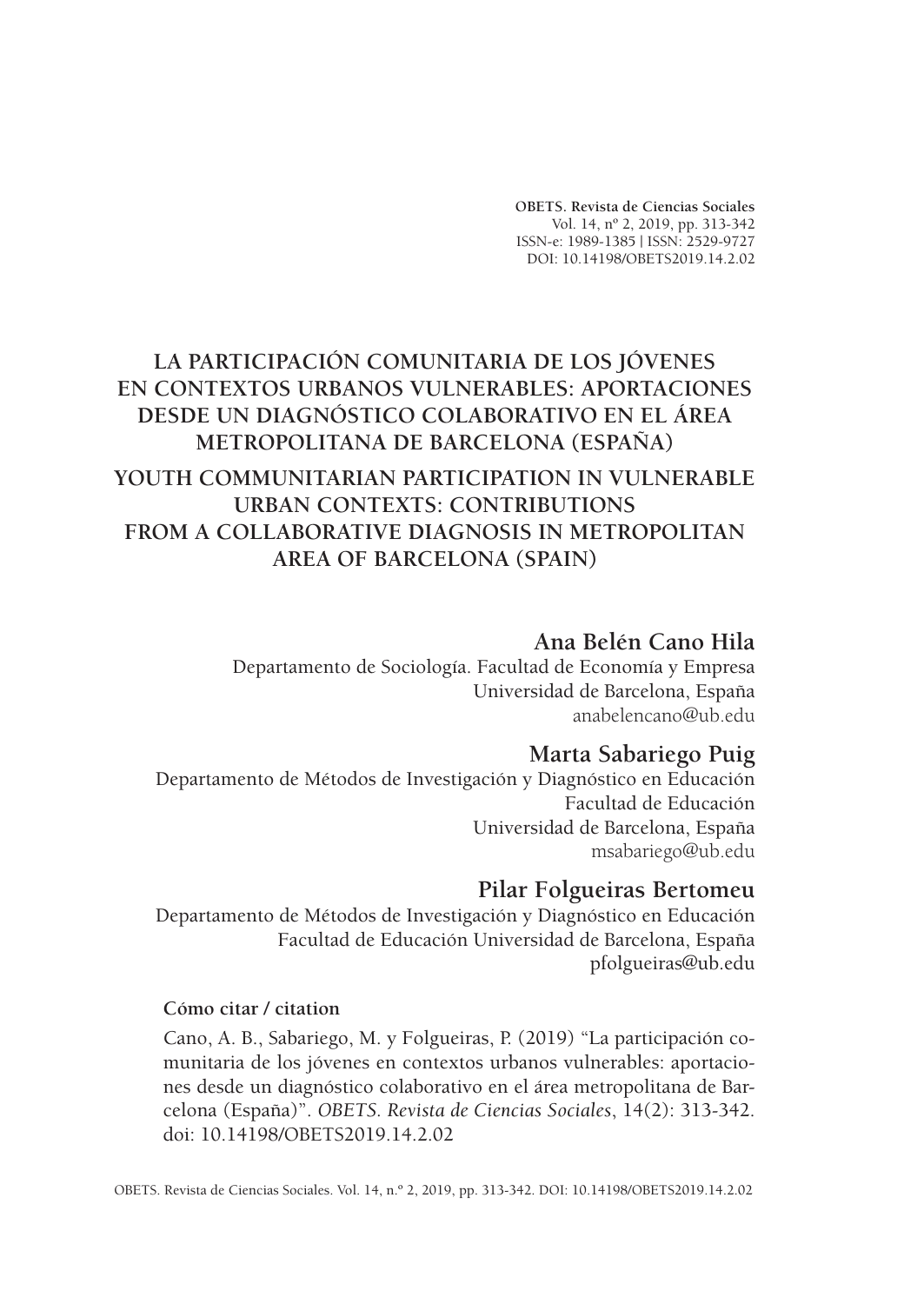#### **Resumen**

El presente trabajo es fruto de un diagnóstico colaborativo sobre el ejercicio de la participación comunitaria de adolescentes de l'Hospitalet de Llobregat (Barcelona)<sup>1</sup>. Se enmarca en una Investigación-Acción Participativa que ha desvelado la baja participación de los jóvenes en la comunidad y la necesidad de promover la participación social en educación, desde una dimensión comunitaria y con el compromiso imprescindible del conjunto de la ciudadanía.

**Palabras clave:** juventud; participación; barrios vulnerables; investigación acción participativa; acción comunitaria; área metropolitana

#### **Abstract**

This work is the result of a collaborative diagnosis on the exercise of community participation of adolescents from L'Hospitalet de Llobregat (Barcelona). It is part of a Participatory Research-Action that has revealed the low participation of young people in the community and the need to promote social participation in education, from a community dimension and with the essential commitment of all citizens.

**Keywords:** Adolescence; youth participation; metropolitan areas; suburbs; participatory research; community action

#### **Extended abstract**

Participation is essential in the formation of an active, thoughtful and committed citizenship, and the neighborhood and the secondary schools are a key space to achieve it. However, participation is still scarce and insufficient in schools; especially, in the compulsory stage of secondary education. This situation is accounted for, among other reasons, many decades in which students have been considered basically as consumers of the educational process, and the lack of a culture of participation in schools that has fostered passivity and has fueled the consideration of students in the educational scene as mere containers of contents.

In this sense, a strong emerging need is how to create opportunities and frameworks for youth participation in the neighborhoods and communities of reference, in order to foster the development of civic attitudes and the role of active citizens. This is a sine qua non condi-

<sup>1</sup> Este trabajo ha recibido el apoyo económico del Ministerio de Economía y Competitividad, del Gobierno de España, en la convocatoria de ayudas a proyectos de I+D+i «Retos Investigación» Programa de I+D+i orientada a los retos de la sociedad.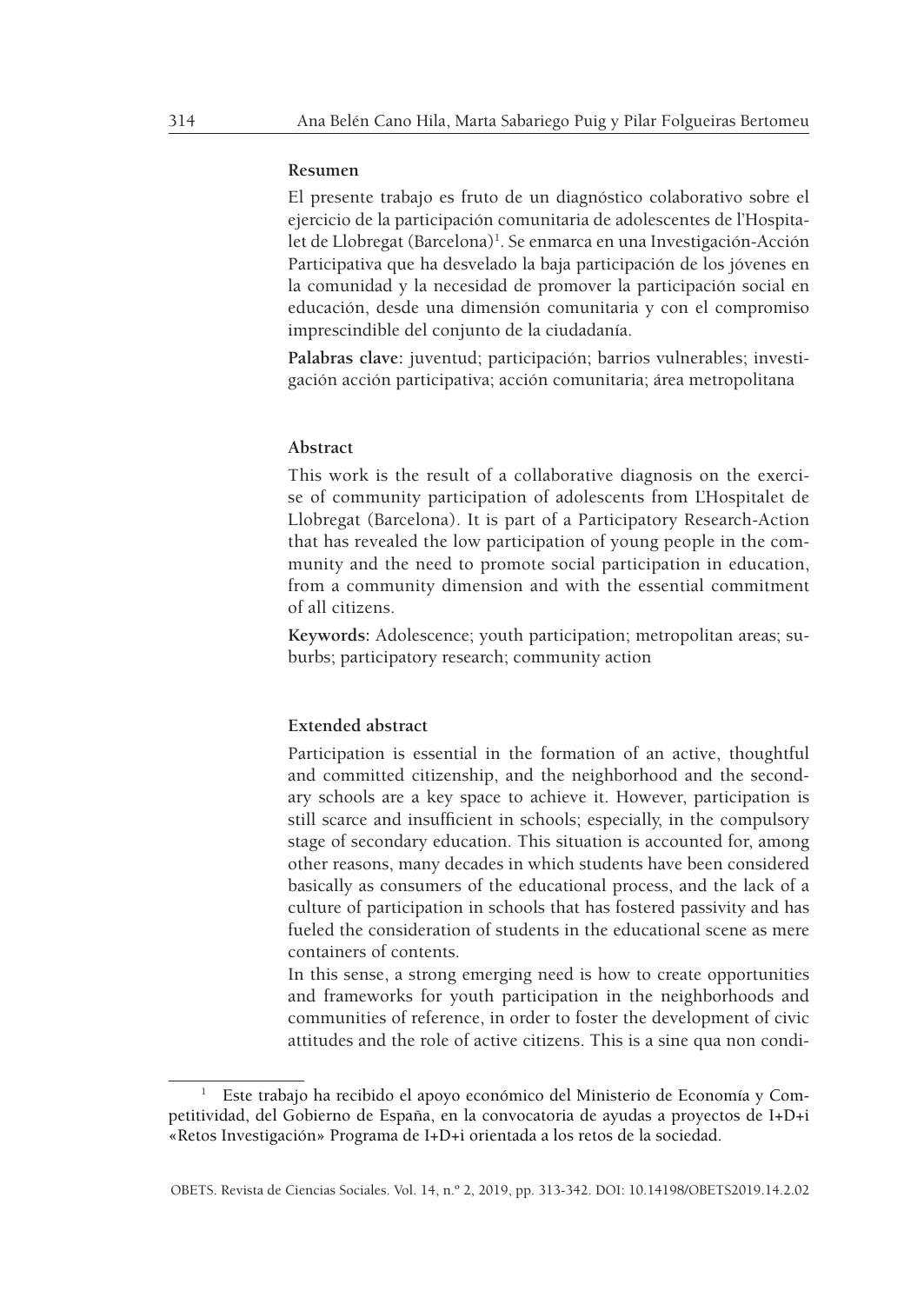tion for building a more democratic, more just society with higher levels of equity and social cohesion.

Unlike many works on child and youth participation that consider the city as a privileged space for youth participation, this work not only assumes the city as a place but it also defines it not only as a physical space, in which social relations develop, but also as a political subject, a collective actor, made up of its inhabitants (citizens, civil society, local administrations, social institutions, economic fabric ...) and their conflicting power relations. It is the city and, in the city, where political, economic, social and educational development projects are defined. This means that depending on the proposals and projects that are defined, citizens are offered a specific local welfare system.

For years, the neighborhood has presented itself as a catalyst for dynamics of social exclusion, which turns it into a decisively harmful influence for its residents, especially in the case of neighborhoods in situations of social vulnerability. This poses a strong stigmatizing burden both for these territories and for their inhabitants, particularly the young collective. This internal and external stigma translates into strong limitations, mental barriers that generate some discrimination in the use of the city and its resources. In short, it entails a deterioration of their living conditions and their opportunities for the future (Buck, 2001; Skifter, 2008).

Contrarily, recent works, especially in the European context, move away from this image of the neighborhood as a place of social exclusion, presenting it as a context and a key actor for the re-politicization of the city and a privileged scenario to develop innovative forms of citizen participation, community and associative creativity in favor of solidarity, integration and social cohesion (Musterd and Kesteloot, 2006, Cano, Ruiz and García, 2018). Therefore, both the neighborhood and the community action are of particular interest and emerge as an important driver of social participation of citizens and social transformation. Within this institutional framework of the neighborhood, the INS play an important role in promoting both the participation of adolescents and the creation of spaces of participation shared with the family and the community.

This article describes the process and the main results of the collaborative diagnosis developed within the framework of a Participatory Action Research (IAP, from now on) that aims to promote participation of adolescents from three INS's of L'Hospitalet de Llobregat (Barcelona) from a community perspective. This diagnosis has focused on contextualizing the neighborhoods, both in their territorial dimension (geographical, demographic, social indicators ...) and in their institutional dimension (institutional fabric and social agents); on identifying the routes and the level of participation of young women,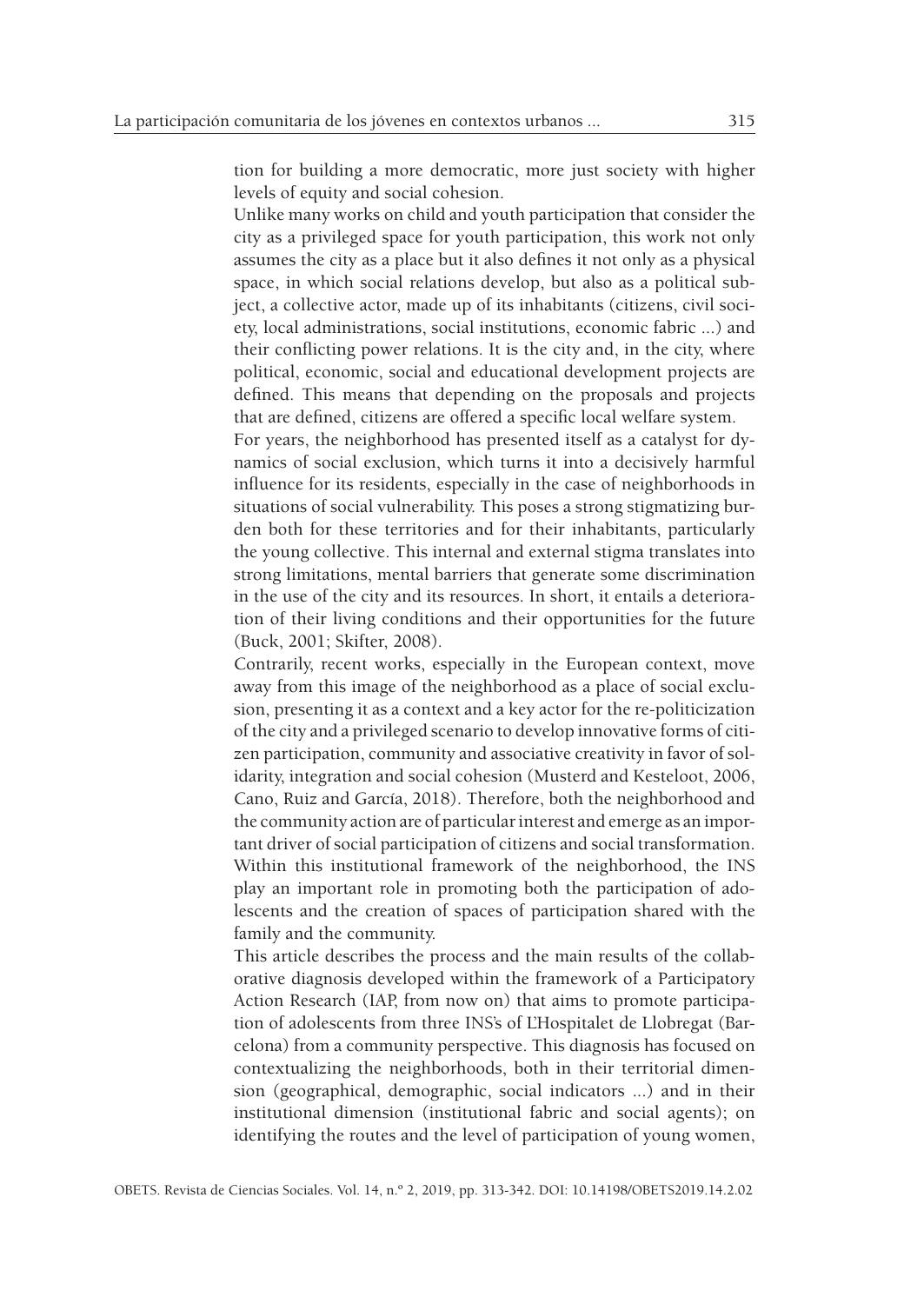and on moving towards a more «citizenist» model, whose decisionmaking processes include the social basis for local transformation in a community process.

The participants are the high school students who study in the three institutes (297 youngsters –159 girls and 138 boys– of third (41%) and fourth grade (59%) of Compulsory Secondary Education. The average age is 15 years), the faculty, the relatives and the members of the most relevant entities, associations and technical services of the three neighborhoods. The sampling used has been non-probabilistic and for convenience, given the accessibility and proximity of the centers and of the participants in the project.

This collaborative diagnosis has followed a mixed design of triangulation that combines qualitative strategies (documentary analysis, secondary analysis, semi-structured interviews and observational registry); quantitative instruments (questionnaire) and participatory techniques (participatory sessions and community sociogram).

The method followed to carry out the data analysis has been the one proposed by Glaser and Strauss (1967) based on constant comparisons. After generating the category system, all the information was managed using the QSRNVIVO 11 computer program to streamline activities such as text segmentation in appointments, coding or writing comments.

For the analysis of the quantitative data from the questionnaire, descriptive statistics techniques were developed, through the analysis of frequencies and percentages of response to the different options. We have then proceeded to the exploration – through the SPSS\_17 program, of the dimensionality presented by the scales of the questionnaire through an exploratory factor analysis of main components. The triangulation of the quantitative and qualitative data in this analysis process allowed the integration and the thematic deepening and to respond to the general objective of the diagnosis.

The main results achieved are summarized as follows:

- The participation of young people is heterogeneous, both regarding the level of participation and the diversity of contexts in which they participate. First, they participate in the entities of their neighborhood (social, civic, sports ...); in the second place they opt for the public space of the neighborhood; as their third option, they participate in the school followed by participation in virtual and online spaces; and, finally, they participate at home. Besides there is also the perception of local government technicians and social entities, according to which the participation of young people in the neighborhoods studied is not very high.
- The main ways of participation of this group in the community are mainly through entities that develop projects linked to new tech-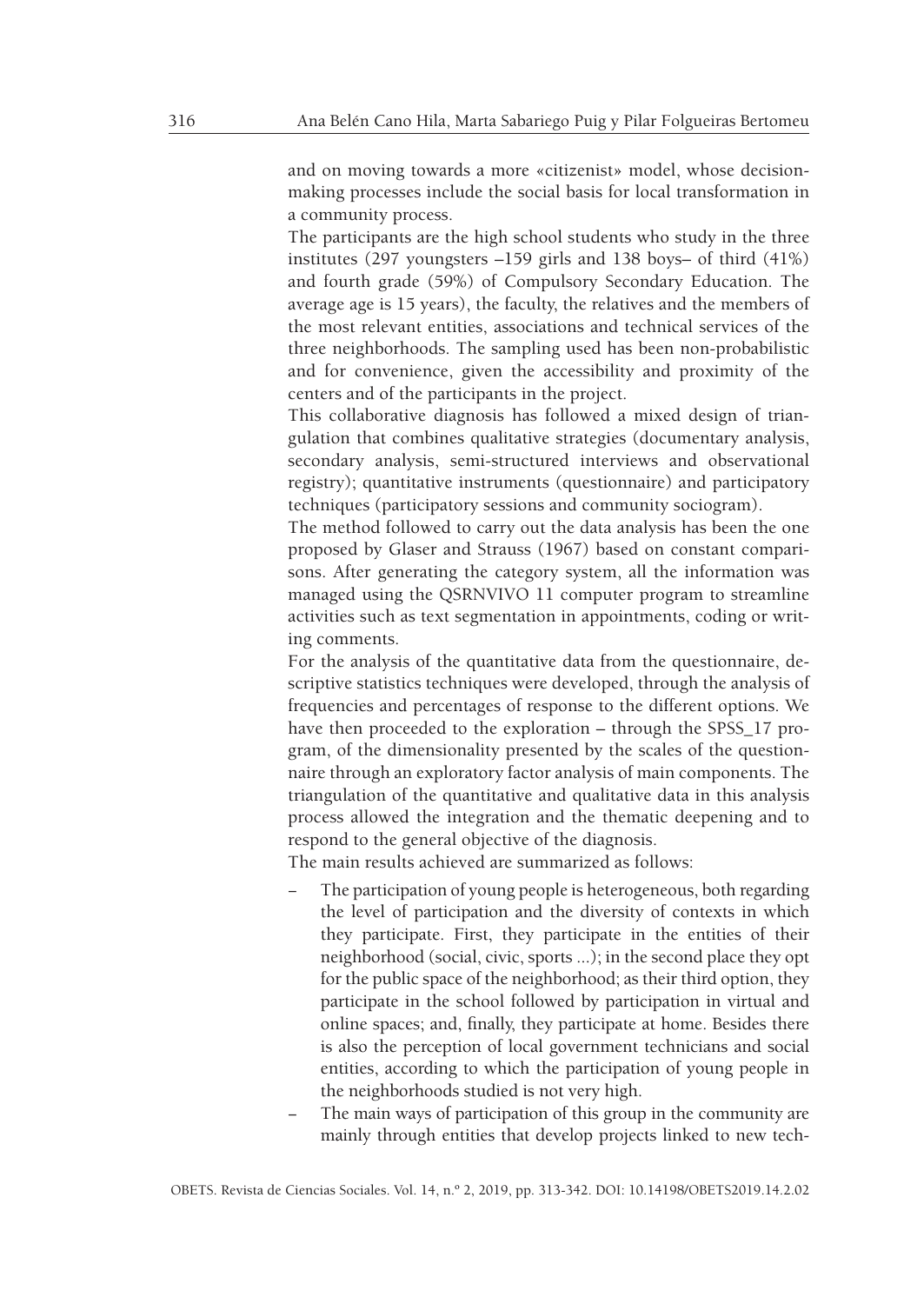nologies, music, dance, sports and art; public meeting spaces (parks

- and squares) and school-community projects (Service Learning ...) The strongest determents of social participation according to young people are: a) the view of adults; b) the mechanisms of the system and of the participation channels; c) the ability to influence others; d) the personal skills to participate; and e) the economic problems. From the adults point of view, the most significant difficulties are the lack of a solid and effective networking among the different actors involved, which would allow to guarantee the continuity of the proposals made with respect to young people and the construction of a collaborative leadership.
- Regarding the proposals for actions to improve youth participation, the young people themselves raise specific demands based on the projects and specific activities that they consider deficient in the current offer. Among their main demands we find the increase of the offer of free activities related to sports, art and music.

The data show us a concept of youth participation in these contexts closer to a symbolic and fictitious participation (Hart, 1992) than to an effective and, even less, spontaneous or self-managed one. This is due essentially to an adult-centric and / or paternalistic view of young people, which makes it difficult for them to participate and exercise their citizenship in the issues that affect them and in which they can feel involved. Likewise, there is also an important lack of resources and spaces in which to participate.

Despite divergent perceptions and nuances, all the professionals participating in the diagnosis agree on a series of generic actions to encourage and improve the participation of young people in the neighborhoods. These actions are synthesized under the concept of social participation in education; which is developed in four principles of action: i) The importance of linking the interests of young people, their families and the existing resources in the community; ii) The change of focus: placing young people in the role of participants instead of users, offering spaces of encounter and self-management that can be accessed from the action. It is about generating interests and, from here, generating activity and dynamics; iii) The creation of informal uses of participation spaces, through solidarity exchanges and networking based on knowledge and complicity; and, iv). The promotion of youth participation, moving from a politics of presence (more symbolic than transformative) to a politics of influence and full participation. It is about promoting spaces and projects in which young people are social actors and not mere executors.

The results of the study lay out specific suggestions about the transition from leisure based on consumption to self-managed leisure and about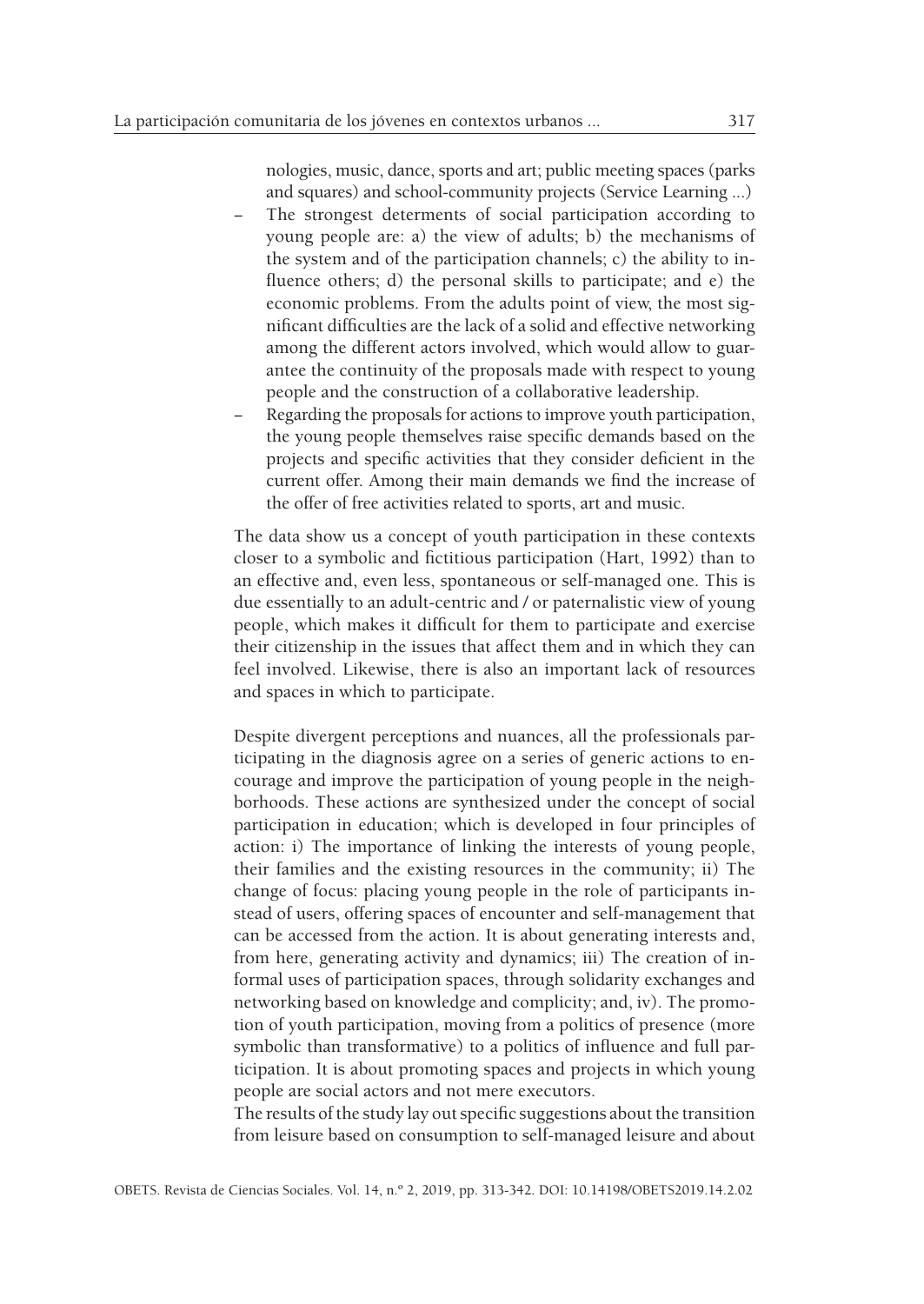how to generate spaces and participation mechanisms based on the demands of the participants themselves, enhancing their autonomy and providing the opportunity for self-management.

### **INTRODUCCIÓN**

En los últimos años los y las jóvenes han sido el motor de importantes protestas sociales, incluso denominadas "revoluciones" como la *Spanish Revolution* y la Primavera Árabe, entre otras. La proliferación de organizaciones y procesos en los que el colectivo joven es el protagonista de la movilización ciudadana, han puesto de manifiesto relevantes reflexiones sobre las cuales es necesario un debate: por un lado, la necesidad de repensar las formas en las que los jóvenes ocupan un lugar en el ámbito sociopolítico, y potenciar la discusión sobre cómo promover su participación en los procesos de toma de decisiones en relación a cuestiones que realmente son de su interés y preocupación (Farrow, 2015). Y, por otro lado, la urgencia de iniciar una reflexión social y pedagógica sobre los jóvenes y sus oportunidades en el contexto de una sociedad actual que les visualiza desde la óptica de colectivos problemáticos (Giroux, 2015). Este autor insta al compromiso social como un aspecto indispensable y apela a que todas las personas comprometidas con la equidad social reflejen en sus cotidianidades y entornos sociales la necesidad de plantear escenarios, oportunidades y estrategias que den voz, poder de decisión y empoderamiento a la juventud.

El presente texto se articula en torno a tres conceptos fundamentales −participación, ciudadanía y juventud− los cuales son considerablemente complejos de definir, pero que trataremos de acotar a continuación.

En primer lugar, entendemos la ciudadanía como ciudadanía social, recuperando la definición y las tesis de Thomas Marshall (1950), quien define la ciudadanía como el conjunto de derechos y deberes civiles, políticos, económicos, sociales y culturales que se le atribuyen a un ciudadano de pleno derecho de una sociedad. Es por ello que subraya que la noción de ciudadanía no puede ser independiente de las dimensiones sociales y políticas, ya que éstas condicionan decisivamente las oportunidades y las capacidades de deliberación social y política. Es por ello, que afirma que, para participar plenamente en la vida pública, la ciudadanía necesita alcanzar un cierto umbral de bienestar material y social.

En segundo lugar, consideramos la participación como un derecho y una oportunidad de la ciudadanía; el derecho a tomar parte en las decisiones que afectan a la vida de las personas y a la vida de la comunidad (Hart, 1992) y la oportunidad de mejorar la calidad de vida de los ciudadanos y de la democra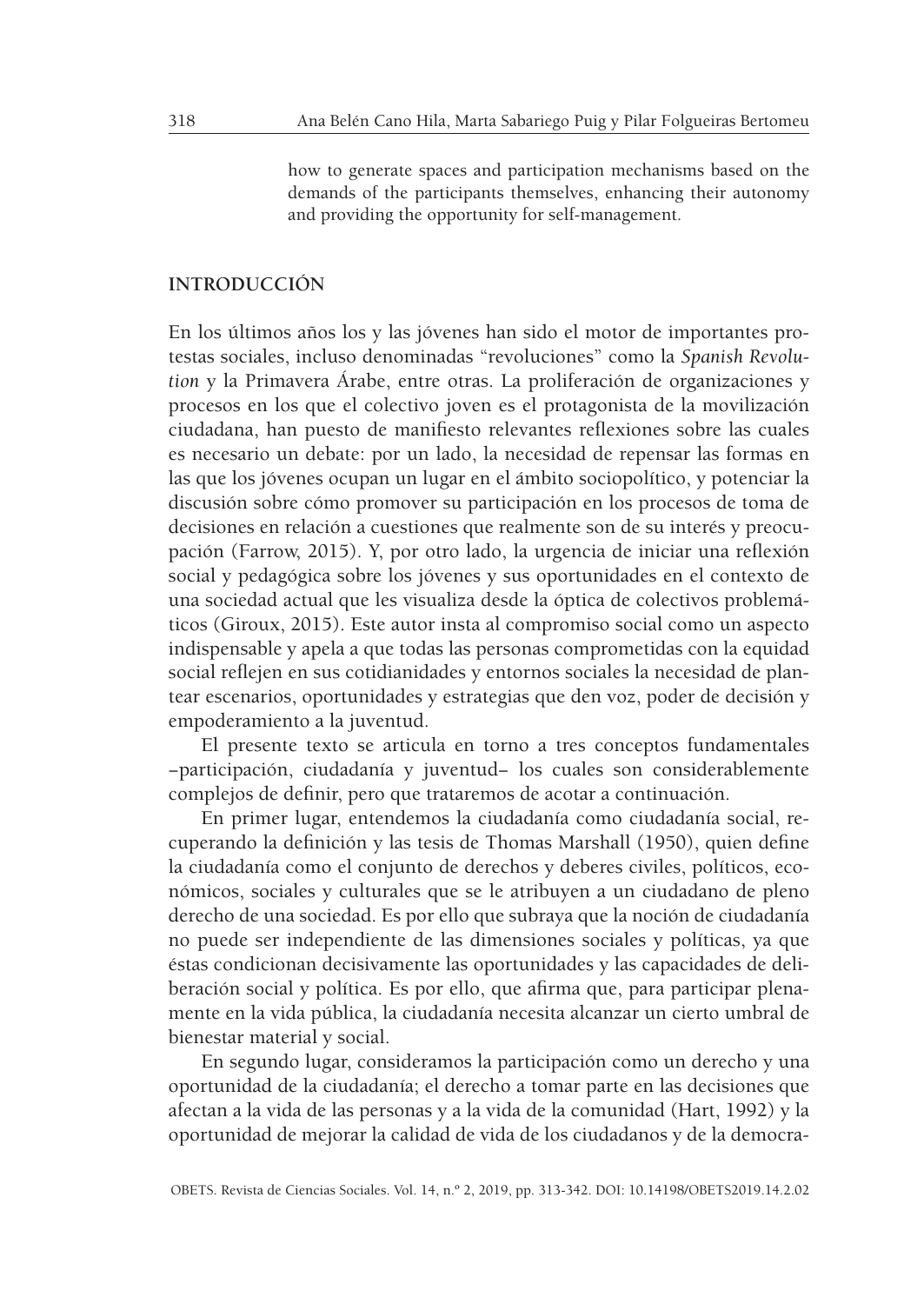cia, a la vez que es un aprendizaje en competencias, tanto en el plano personal como social. Desde esta perspectiva, la participación activa y ciudadana es un eje vertebrador para la promoción de la cohesión social y la convivencia, ya que incrementa la calidad de vida, posibilita el empoderamiento, favorece el bienestar psico-social y provee un sentido de inclusión social a la ciudadanía (Mattews, 2003).

Y, en tercer lugar, tomamos como referencia la definición de juventud como ciclo vital, como condición juvenil, como proceso de construcción social, siempre mediado por el contexto socio-histórico y relacional. En este sentido, nos basamos en autores como Feixa y Leccardi (2011) y Reguillo (2010) que presentan la condición juvenil como un concepto y marco analítico que posibilita analizar, de un lado, el orden y los discursos prescriptivos a través de los cuales la sociedad define lo que es "ser joven" y, de otro, los dispositivos de apropiación o resistencia con que los jóvenes encaran estos discursos u órdenes sociales.

En la tarea de conjugar estos tres conceptos clave, asumimos que la participación social juvenil como un ejercicio de poder, que pasa por reconocer a los jóvenes como sujetos capaces de pensar, actuar, implicarse en la toma de decisiones, definir qué y cómo, y asumir retos y consecuencias (Arnillas y Paccuar, 2006), y al mismo tiempo, un proceso de aprendizaje continuo entre jóvenes y entre jóvenes y adultos (Casas, 2008). Por ende, la participación comunitaria que se propone estudiar en este artículo posee esta dimensión de participación política y social, relacionada con la capacidad de vivir en una comunidad justa e igualitaria, y en la que los jóvenes, específicamente, ven amplificado su potencial de ciudadanos y ciudadanas activos/as y activistas, tomando parte en su comunidad, con el fin de mejorar las condiciones de vida existentes para los demás y ellos mismos, y contribuir así a la construcción del futuro de la misma (Lizaso, Sánchez, Parra y Arranz, 2018). Y también, considerando la participación como eje esencial en la formación de una ciudadanía activa, reflexiva y comprometida (Kahne y Sporte, 2008), y el barrio y los institutos de educación secundaria (INSs a partir de ahora) como espacios clave para ello (Lenzi et al., 2014; Rossi, Lenzi, Sharkey y Santinello, 2016; Cano, 2017; Cano, Sabariego y Ruiz, 2018).

Sin embargo, sigue siendo escasa e insuficiente en los centros escolares; especialmente, en la etapa obligatoria de la educación secundaria (Márquez y Sándoval, 2016). Esta situación se explica, entre otras razones, por la trayectoria de décadas en las que se ha situado al alumnado básicamente como consumidores del proceso educativo, y a la falta de una cultura de participación en los centros educativos que ha fomentado la pasividad y ha alimentado la posición del alumnado en la escena educativa como mero recipiente de contenidos (Susinos, 2013).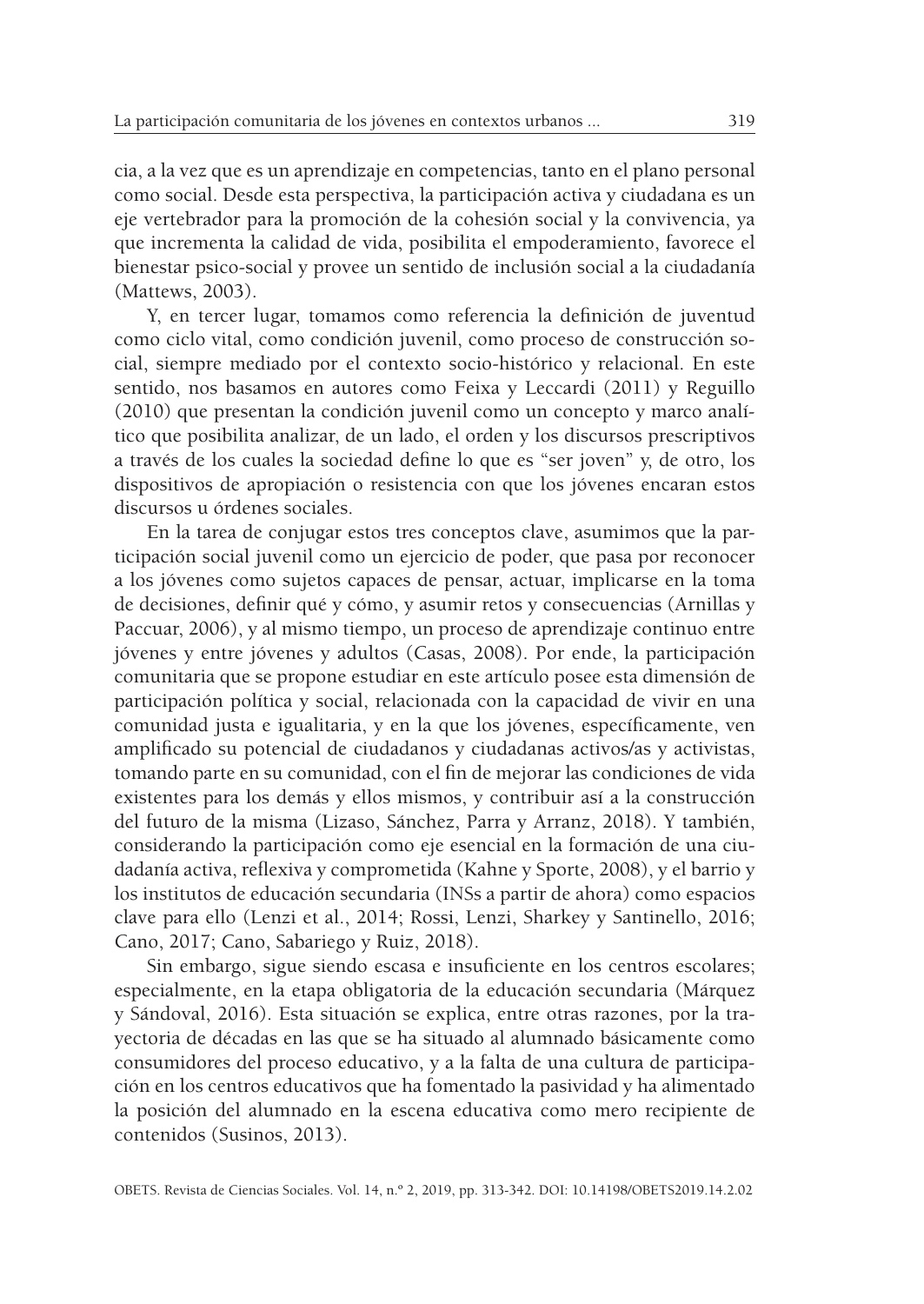En este sentido, una fuerte necesidad emergente es cómo plantear oportunidades y marcos de participación juvenil en sus comunidades de referencia, en sus barrios y centros educativos, para así fomentar el desarrollo de actitudes cívicas y el rol de ciudadanos activos; condición *sine qua non* para construir una sociedad más democrática, más justa y con mayores niveles de equidad y cohesión social (Atkins y Hart, 2010).

# **EL BARRIO: CONTEXTO Y ACTOR PRIVILEGIADO PARA LA ACCIÓN COMUNITARIA Y LA PARTICIPACIÓN DE LOS JÓVENES**

Para fomentar y facilitar la participación es esencial caminar hacia modelos sistémicos que incluyan la relación entre centro educativo, comunidad y familias (Epstein, 2001). Desde una perspectiva sistémica y contextual, la teoría de los sistemas ecológicos de Bronfenbrenner (1979) analiza la intensa influencia que tienen los ambientes en el desarrollo de las personas. Estas teorías forman parte de las teorías dialécticas contextuales que explican el cambio de comportamiento de las personas a través de la influencia del entorno. Y desde esta perspectiva el entorno es un conjunto de estructuras en diferentes niveles, en donde cada uno de dichos niveles contiene al otro e interaccionan entre sí. Parte de esas estructuras se concretan en contextos físicos como son las ciudades, en las cuales una parte importante de la población mundial desarrolla su vida cotidiana.

A diferencia de numerosos trabajos sobre participación infantil y juvenil que señalan la ciudad como espacio privilegiado para la participación juvenil (UNICEF, 2012), este trabajo no sólo asume que la ciudad es un lugar; sino que es un espacio físico, en el que se desarrollan relaciones sociales; y, por otro lado, es también un sujeto político, un actor colectivo, conformado por sus habitantes (ciudadanas/os, sociedad civil, administraciones locales, instituciones sociales, tejido económico…) y sus relaciones de poder conflictivas. Es la ciudad y en la ciudad donde se definen proyectos de desarrollo político, económico, social, educativo…, de manera que, en función de las propuestas y proyectos que se definen, se ofrece a los ciudadanos un determinado sistema de bienestar local (Cano, 2017).

Partiendo de estos posicionamientos teóricos, entendemos el barrio como un contexto y actor de interacción clave para el colectivo joven, ya que es en el que pasan gran parte de su tiempo y con el que establecen múltiples interacciones. El barrio es el lugar en el que los y las jóvenes definen su mundo social, sea en el espacio público o en interacción con las instituciones locales −centros educativos, entidades…− y fruto de dicha interacción conforman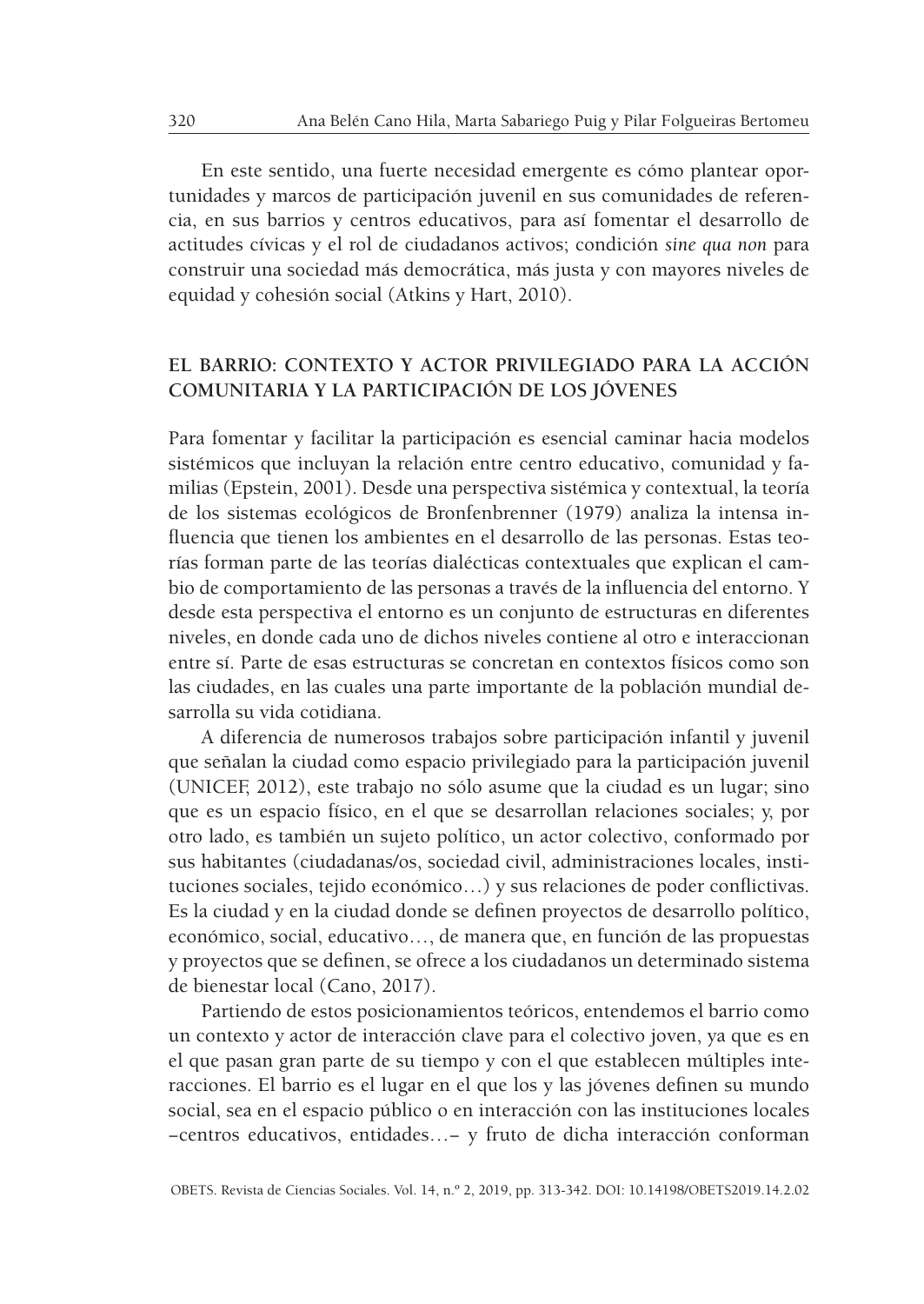algunos de sus sistemas de oportunidades presentes y futuras más próximos, sus comportamientos y expectativas de futuro (Cano, 2017).

Durante años, el barrio se ha presentado como un catalizador de dinámicas de exclusión social y, por tanto, una influencia determinantemente perjudicial para sus residentes, sobre todo en el caso de los barrios en situación de vulnerabilidad social, lo cual supone una fuerte carga estigmatizante tanto para estos territorios como para sus habitantes, en particular del colectivo joven. Ese estigma interno y externo se traduce en fuertes limitaciones, barreras mentales que generan cierta discriminación en el uso de la ciudad y de sus recursos; y, en definitiva, suponen a un deterioro de sus condiciones de vida y de sus oportunidades de futuro (Buck, 2001; Skifter, 2008).

Contrariamente, recientes trabajos, sobre todo en el contexto europeo, se alejan de esa imagen del barrio como un lugar de exclusión social, presentándolo como un contexto y un actor clave para la repolitización de la ciudad y un escenario privilegiado para desarrollar formas innovadoras de participación ciudadana, creatividad comunitaria y asociativa en pro de la solidaridad, la integración y la cohesión social (Musterd y Kesteloot, 2006; Cano, Ruiz y García, 2018). Por tanto, el barrio, y dentro de éste, especialmente, los centros educativos, y la acción comunitaria cobran un especial interés y emergen como un importante motor de participación social de la ciudadanía y de transformación social (Cano y García, 2012).

# **LOS CENTROS EDUCATIVOS: UN ESPACIO CRUCIAL PARA PROMOVER LA PARTICIPACIÓN JUVENIL**

Dentro de este entramado institucional del barrio, los INS tienen un papel importante en el fomento tanto de la participación de los adolescentes como de espacios de participación compartidos con la familia y con la comunidad (Lenzi, Vieno, Sharkey, Mayworm, Scacchi, Pastore y Santinello, 2014; Rossi, Lenzi, Sharkey, Vieno & Santinello, 2016). Ello supone ser sensibles a la carga educativa que tienen todas las relaciones humanas, sociales e institucionales. La perspectiva comunitaria está llamada a ocupar un lugar central en las políticas educativas, incorporando al sujeto en una diversidad de redes sociales. Estudios recientes nos indican cómo la construcción de trayectorias de éxito tiene que ver también con el capital social acumulado gracias a la participación de redes asociativas (Tort y Simó, 2014; Sandín, Sánchez y Cano, 2016).

Para ello, un primer paso imprescindible es que los equipos directivos de los centros orienten sus liderazgos hacia modelos participativos y coordinados entre escuela, tejidos socio-educativo local, y administraciones. También es primordial fomentar prácticas educativas para aumentar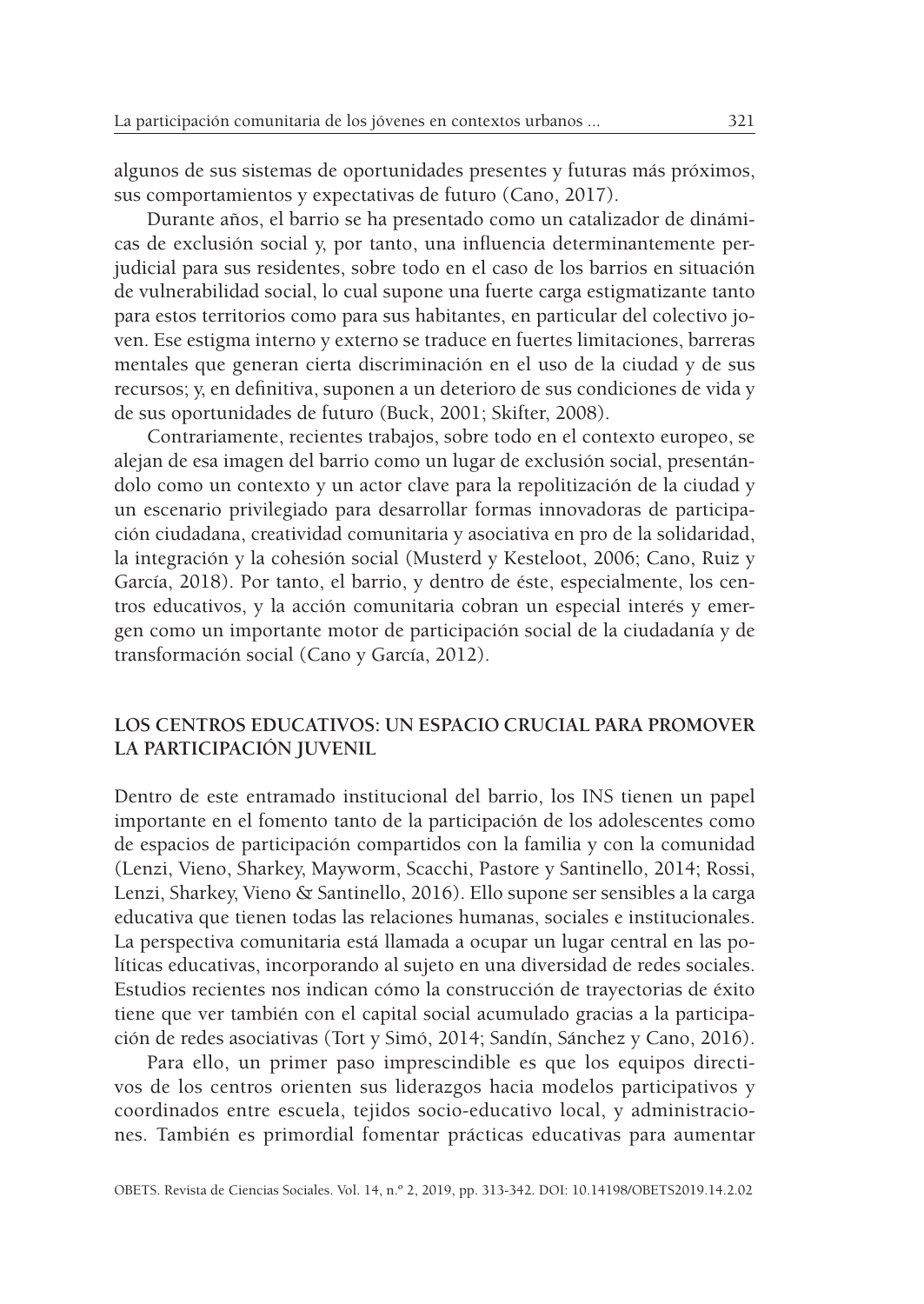la cantidad y la calidad de la participación dentro de los mismos INSs. Por ejemplo, Kahne y Sport (2008) señalan que la discusión de temas cívicos en los centros educativos, la exploración de diferentes opiniones sobre asuntos cívicos y la comparación de ideas con otros estudiantes correlaciona positivamente con el compromiso de votar en el futuro. Así mismo, encuentran que las oportunidades de aprendizaje cívico en el aula tienen un fuerte impacto en el compromiso de los estudiantes con la participación en y desde la comunidad.

Cabe insistir en la idea de que la participación social en educación es un derecho y un deber de la ciudadanía, y la acción comunitaria toma sentido en el momento que se propone dinamizar y fortalecer los vínculos sociales entre aquellos actores que conviven en un mismo barrio o ámbito institucional para conseguir mejorar en la calidad de vida de las personas (Muñoz, 2009).

### **METODOLOGÍA**

Este artículo describe los principales resultados del diagnóstico colaborativo desarrollado en el marco una Investigación-Acción Participativa (IAP, a partir de ahora) que tiene como finalidad favorecer la participación desde una perspectiva comunitaria de adolescentes de tres INS's de L'Hospitalet de Llobregat (Barcelona). En el proceso de una IAP el diagnóstico colaborativo se refiere al diagnóstico del contexto o la comunidad objeto de intervención, que sirve como enfoque estratégico para la acción y transformación social (Ander-Egg 2003; Villasante 2010). El objetivo general del diagnóstico consistió en identificar y analizar el nivel de participación de los jóvenes (12-16 años) en los barrios seleccionados de L'Hospitalet del Llobregat (L'H) y se concretó en tres objetivos más específico: a) conocer el contexto socioeducativo y analizar los recursos y las vías de participación de los adolescentes en los barrios; b) caracterizar el ejercicio de participación de los adolescentes de los INSs estudiados; y c) obtener propuestas de acción útiles para mejorar este ejercicio desde la perspectiva de los propios participantes.

El diagnóstico fue una oportunidad de construir relaciones y propuestas integrales para dar respuesta a las necesidades de y en el barrio. Recuperar la perspectiva, los intereses, los puntos de vista y la acción de los máximos sujetos y agentes involucrados en el estudio, tanto en cuanto a la generación del conocimiento como en la transformación de la realidad.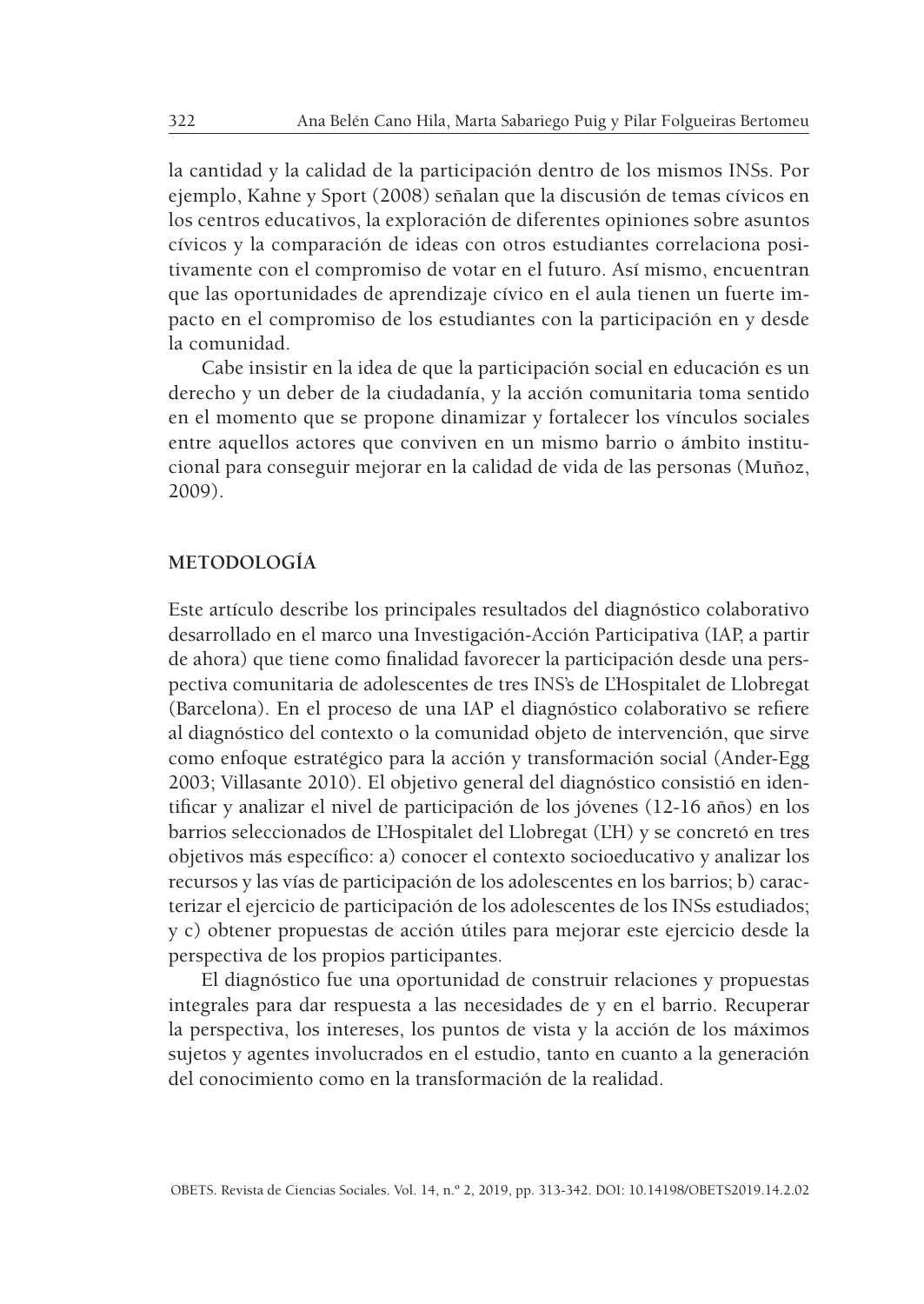# *Participantes*

Los participantes son el alumnado de secundaria que estudia en los tres institutos, el profesorado, los familiares y los miembros de entidades, asociaciones y servicios técnicos más relevantes de los tres barrios. El muestreo utilizado ha sido no probabilístico y por conveniencia, dada la accesibilidad y proximidad en los centros y los y las participantes del proyecto. La muestra estuvo compuesta por 297 jóvenes de tercero y cuarto curso de la Educación Secundaria Obligatoria (ESO). También han participado dos miembros del profesorado de los institutos para recoger su percepción y opinión de las necesidades, vías y espacios de participación de los jóvenes; dos miembros de la Oficina de soporte técnico del Ayuntamiento de L'H y el Plan Comunitario de la Florida y los miembros de entidades, asociaciones y servicios técnicos más relevantes para fomentar vías de participación de los jóvenes en el territorio (ver tabla 1).

| Participantes                             | Caracterización                                                                                                                                                                                                                                                                                                                                                                                                                                                                                                                                                                                                                                                                                            |  |  |  |
|-------------------------------------------|------------------------------------------------------------------------------------------------------------------------------------------------------------------------------------------------------------------------------------------------------------------------------------------------------------------------------------------------------------------------------------------------------------------------------------------------------------------------------------------------------------------------------------------------------------------------------------------------------------------------------------------------------------------------------------------------------------|--|--|--|
| Alumnado                                  | 297 jóvenes (159 chicas y 138 chicos) de tercero (41%)<br>y cuarto curso (59%) de la ESO. Su edad media es de 15<br>años. El 26% viven en la Florida, el 14% en Collblanc, y<br>el 14% en la Torrassa. Los datos dibujan una muestra de<br>los jóvenes caracterizada por una significativa diversidad<br>de procedencias: el 26% son nacidos en España, mientras<br>que el 15% proceden de Ecuador, el 12% de Bolivia, el<br>11% de República Dominicana, el 7% de la India, y el<br>29% han nacido en otros lugares. Sólo el 27% de los jó-<br>venes ha residido siempre en Catalunya y el 16,2% llevan<br>entre 5 y 7 años; el 15,8%, entre 2 y 4 años, y el 15,5%<br>menos de dos años viviendo en L'H. |  |  |  |
| Profesorado                               | Jefe de estudios del INS 1<br>Profesor del INS 2                                                                                                                                                                                                                                                                                                                                                                                                                                                                                                                                                                                                                                                           |  |  |  |
| Técnicos de la<br>Administración<br>Local | Oficina de soporte técnico del Ayuntamiento de L'H.<br>Técnico del Plan Comunitario La Florida (2007-2013)<br>Técnica del Plan Educativo de Entorno del Ayuntamiento<br>ĽH.<br>Técnica de la Oficina de Juventud. Ayuntamiento de L'H.                                                                                                                                                                                                                                                                                                                                                                                                                                                                     |  |  |  |

| Tabla 1. Caracterización de los participantes |  |  |  |
|-----------------------------------------------|--|--|--|
|-----------------------------------------------|--|--|--|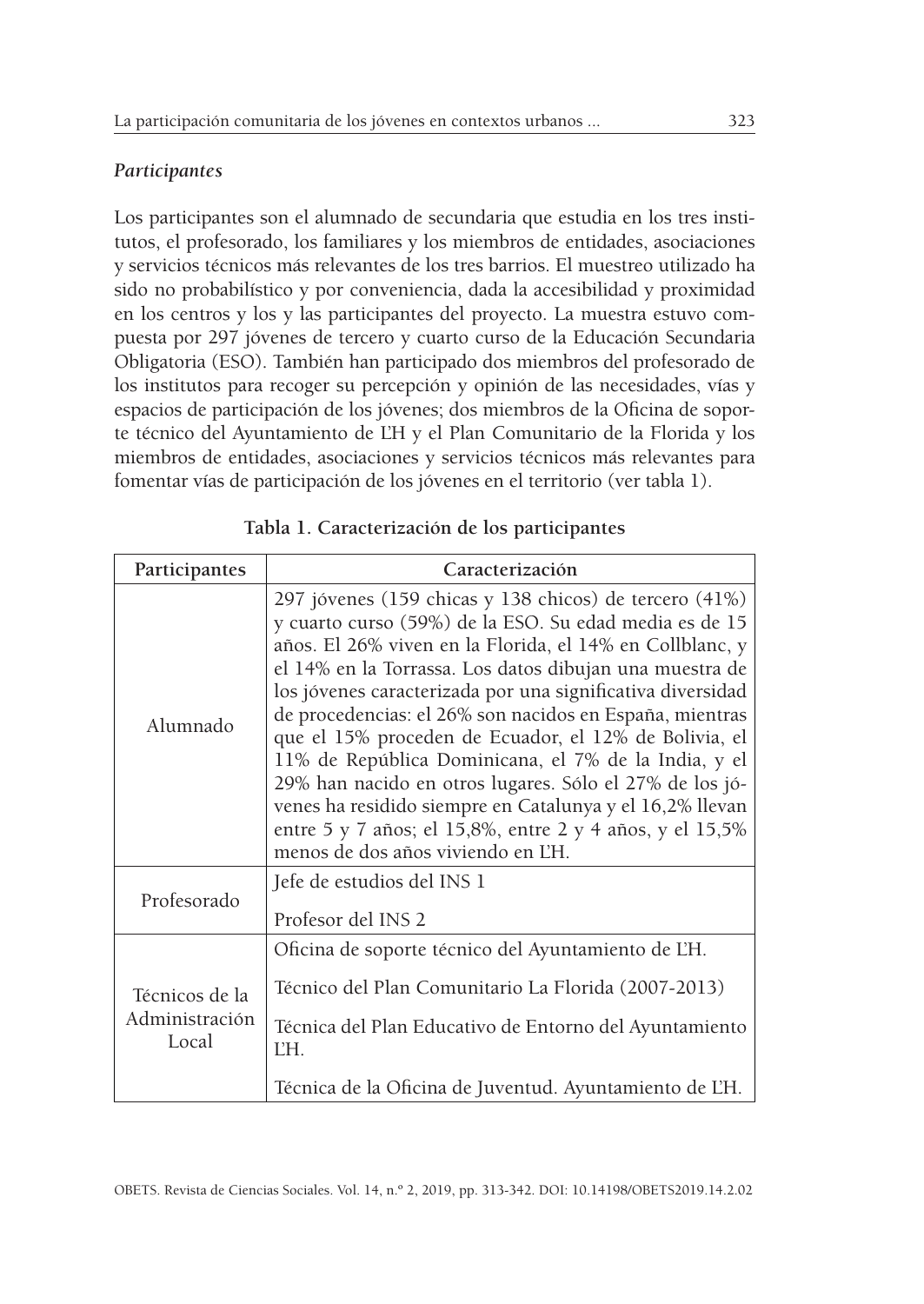| Participantes                                                | Caracterización                                                               |
|--------------------------------------------------------------|-------------------------------------------------------------------------------|
| Entidades<br>y asociaciones<br>en los tres<br><b>barrios</b> | Esplai <sup>1</sup> la Florida                                                |
|                                                              | Asociación Educativa Itaca <sup>2</sup>                                       |
|                                                              | FAPAC (Federación de Asociaciones de Padres de Cata-<br>luña)                 |
|                                                              | Fundación Akwaba <sup>3</sup>                                                 |
|                                                              | Esplai de la Llumeneta                                                        |
|                                                              | Colectivo Akelharre- Construyedo alternativas en Hos-<br>pitalet <sup>4</sup> |
|                                                              | Centro cívico municipal Ana Díaz Rico                                         |
|                                                              |                                                                               |
| Familias                                                     | Familias de los estudiantes participantes en el proyecto.                     |

Fuente: elaboración propia.

# *Técnicas y procedimientos de recogida de la información*

En la línea de autores como Ivankova (2014), el diagnóstico colaborativo ha seguido un diseño mixto de triangulación (Teddie y Tashakkori, 2003; Folgueiras y Ramírez, 2017) para cubrir los objetivos específicos planteados. Dicho diagnóstico combina estrategias cualitativas (análisis documental, análisis secundario, entrevistas semiestructuradas, registro observacional), instrumentos cuantitativos (cuestionario) y técnicas participativas (taller grupal, jornadas participativas y grupos de discusión) sobre dos dimensiones clave:

- A) El contexto socioeducativo y las vías de participación de los adolescentes en los barrios seleccionados, para dar respuesta al primero de los objetivos.
- B) El ejercicio de participación de los adolescentes de los INSs estudiados, en línea con el segundo de los objetivos específicos, y mejorar este ejercicio desde la perspectiva de los propios participantes.
- **A)** *El contexto socioeducativo y las vías de participación de los adolescentes en los barrios seleccionados*

Desde una perspectiva referencial, se han elaborado tres informes de cada barrio, a partir del análisis de las fuentes documentales oficiales y los datos es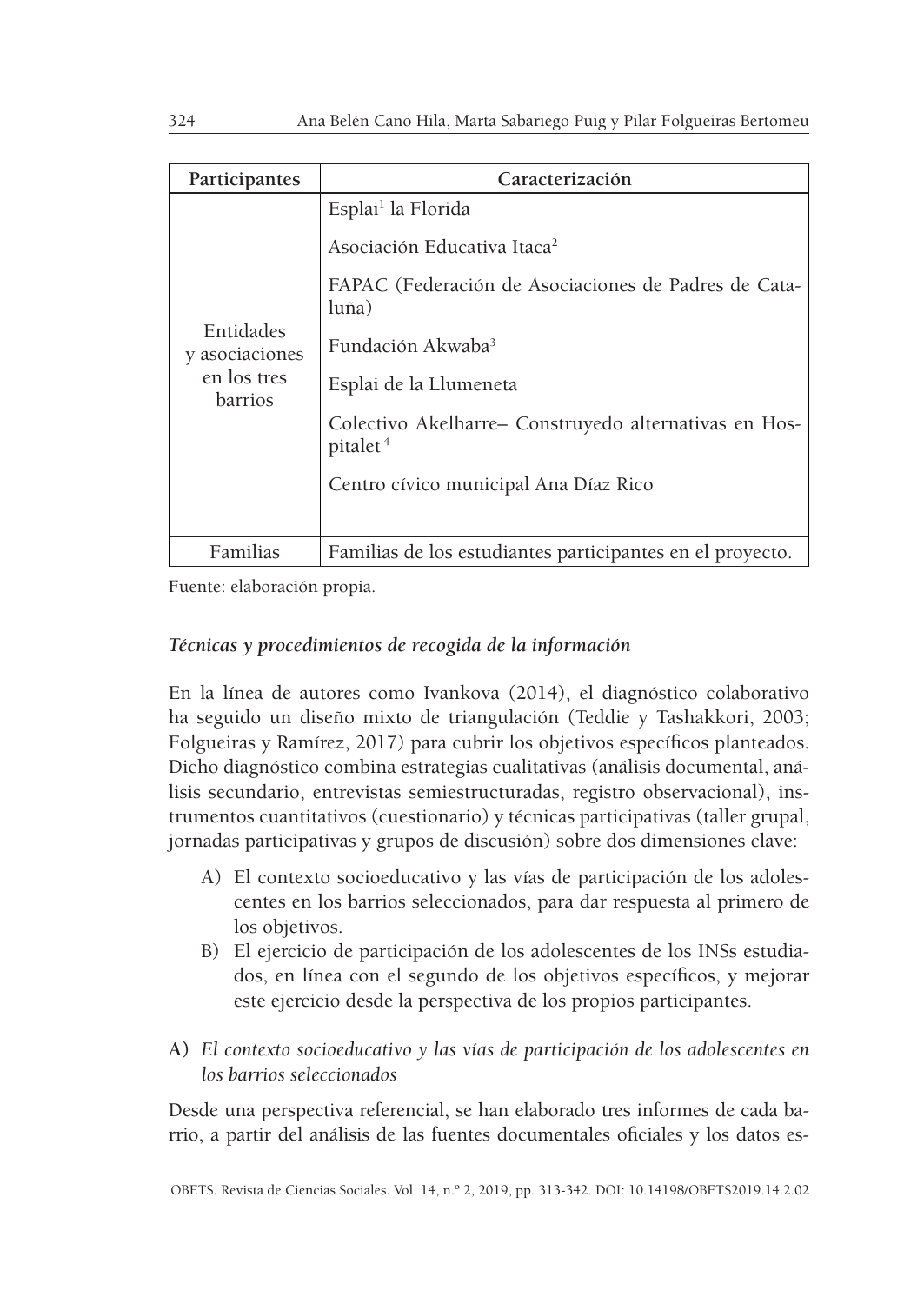tadísticos secundarios, con la descripción sociodemográfica, económica y del tejido socioeducativo, así como los principales recursos y acciones dirigidas a los jóvenes. Se pretendió construir una contextualización de los lugares de estudio para comprender mejor cómo son los espacios en los que el grupo de jóvenes vive y se desarrolla como joven y ciudadano, e identificar el tejido socio-educativo, los principales recursos y las acciones dirigidas al colectivo joven (12-16 años). Posteriormente, estos datos se complementan con el análisis documental de la prensa local de L'H y las publicaciones del Centro de Estudios del municipio. Para profundizar en la comprensión de cómo es la situación de estos barrios y la de sus residentes<sup>2</sup>, en especial en clave de vulnerabilidad social para entender los espacios de participación y cohesión social en el territorio.

Desde un enfoque más reflexivo, también se han realizado cuatro entrevistas:

- a) Una semiestructurada a dos miembros del profesorado de los institutos, con el propósito de recoger su percepción y opinión sobre necesidades, vías y espacios de participación de los jóvenes.
- b) Una semiestructurada a dos miembros de la Oficina de soporte técnico del Ayuntamiento de L'H y el Plan Comunitario de la Florida para contrastar la anterior información e identificar iniciativas actuales desde las entidades dirigidas a los jóvenes. Complementariamente, se desarrollaron observaciones directas en el territorio y entrevistas a miembros de las entidades significativas del contexto<sup>3</sup>.

Con los datos obtenidos se diseñó un primer mapa social<sup>4</sup> de los servicios, acciones y entidades más relevantes para fomentar vías de participación de los jóvenes en el barrio. Esta información se gestionó en un espacio colaborativo llamado Meipi<sup>5</sup>, donde documentamos y localizamos: a) las entidades del barrio; b) las acciones y proyectos más relevantes; c) los servicios públicos implicados en el proyecto; y d) otros espacios no visibles pero importantes para fomentar la participación de los jóvenes.

<sup>&</sup>lt;sup>2</sup> Por razones de espacio, este artículo no recoge los resultados obtenidos sobre la contextualización de los barrios. Puede consultarse en Sabariego, Cano, Ruiz y Puig, 2016.

<sup>&</sup>lt;sup>3</sup> Fruto del trabajo de campo realizado por Iraitz Gutiérrez, Nuria Domènech, Lydia Rey y Janet Romero durante el curso académico 15-16. Tres alumnas de la Facultad de Educación que se integraron en esta parte del diagnóstico bajo la tutorización del profesor Ferran Cortés, miembro del equipo de trabajo y docente de la asignatura "Trabajo social comunitario" del Grado de Trabajo Social de la Universitat de Barcelona.

<sup>4</sup> Denominamos Mapa Social a la representación gráfica de elementos colectivos (asociaciones, instituciones…) en un ámbito territorial concreto (un municipio, barrio…).

<sup>5</sup> Puede consultarse el Meipi elaborado en la dirección URL siguiente: http://meipi. org/participaciojoves. Identificador del meipi: participaciojoves.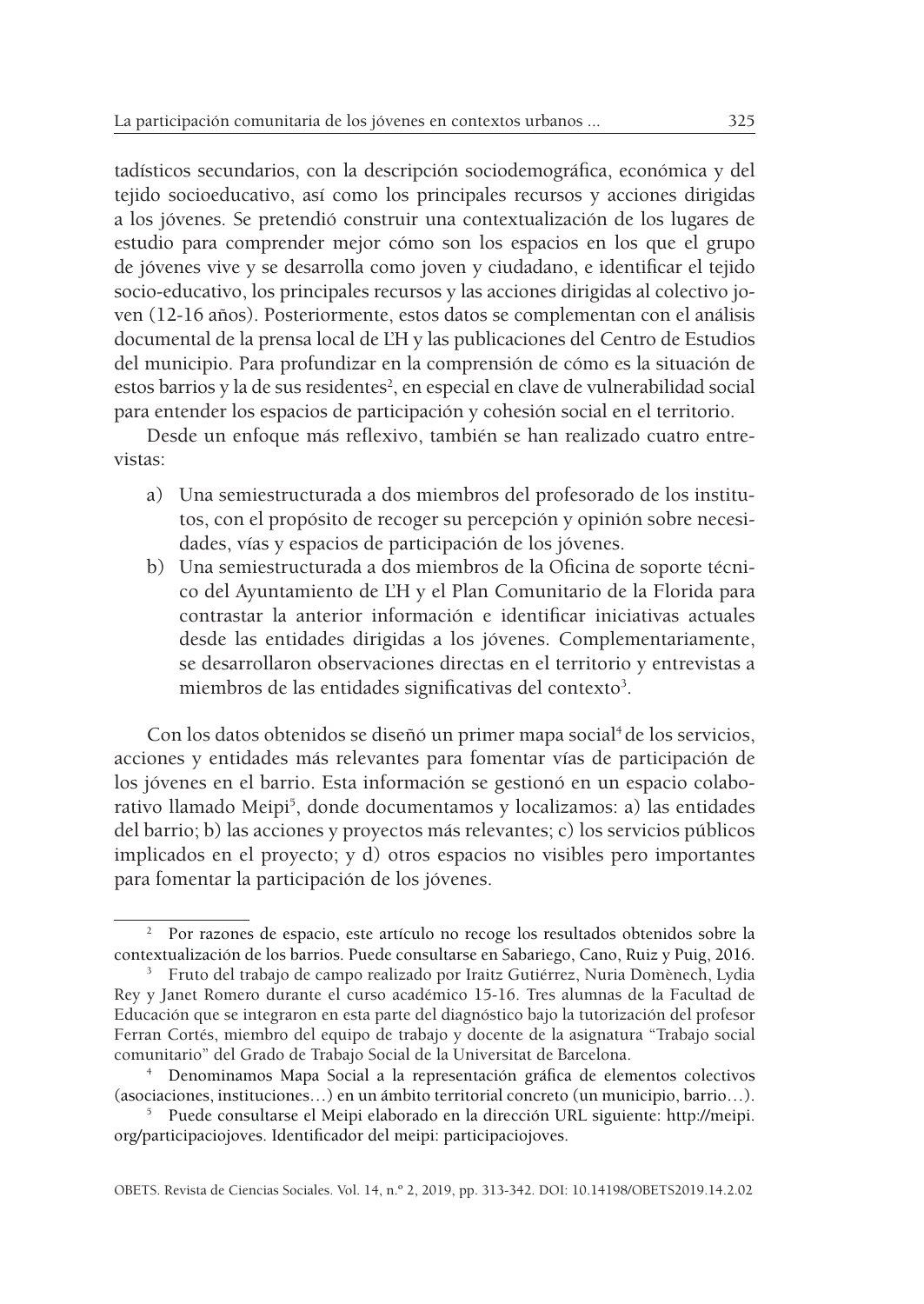Éste fue el recurso que posteriormente motivó la convocatoria y permitió dinamizar un taller grupal con miembros representantes de las entidades y la Administración Local identificadas para estimular el diálogo, analizar más profundamente el mapa social inicial y reelaborarlo, y consensuar líneas de acción para mejorar la participación de los jóvenes en el barrio. Nos interesaba contrastar sus «posiciones discursivas» ante el tema dado, intentar llegar a las contradicciones y paradojas que se producen en cada posición y entre posiciones afines tanto como con las diferentes o antagónicas (Villasante y Gutiérrez, 2007).

#### **B)** *El ejercicio de participación de los adolescentes de los INSs estudiados*

La consideración de los trabajos que señalan la adolescencia y la juventud como uno de los grupos sociales más invisibles y con mayores dificultades para hacerse oír (Moscoso, Martín, Pedrajas y Sánchez, 2013) nos llevó a incluir como fase del proceso de investigación la contrastación de los temas anteriores con la visión de los principales destinatarios del proyecto, los adolescentes. Con este objetivo se elaboró y validó un cuestionario desde una perspectiva participativa dirigido a los y las jóvenes para conocer sus intereses, relaciones sociales y actitudes hacia la participación y la cohesión social (Folgueiras y Sabariego, 2015 y 2018).

Este instrumento permitió cubrir información en torno a cinco dimensiones vinculadas al ejercicio de participación: a) concepto de participación; b) nivel (grados de participación); c) espacios de participación (físicos y "online"); d) los condicionantes de la participación; y e) Propuestas, acciones, actividades que realizan los jóvenes. En concreto, en este artículo se presentan los resultados centrados en las tres últimas. El cuestionario se compone de 12 preguntas de escala tipo Likert (con graduación 1-5, siendo el valor mínimo nada y el máximo mucho); más 4 preguntas abiertas-textuales.

Paralelamente, se desarrollan dos jornadas participativas abiertas al alumnado y a sus familiares en dos de los institutos participantes, donde todos los asistentes (alumnado, familias, profesorado y entidades) reflexionaron sobre el concepto, las vías y las acciones de mejora de la participación desde el centro. El registro de la información mediante un proceso observacional directo permitió analizar los canales de participación y las experiencias previas en los centros, así como unas primeras e incipientes líneas de acción para abrir los institutos a la Comunidad

Finalmente, a partir del análisis de datos obtenidos mediante el cuestionario y la observación realizada durante las jornadas participativas, se desarrollaron tres grupos de discusión; uno en cada uno de los centros educativos seleccionados para profundizar en la visión y opinión de los jóvenes acerca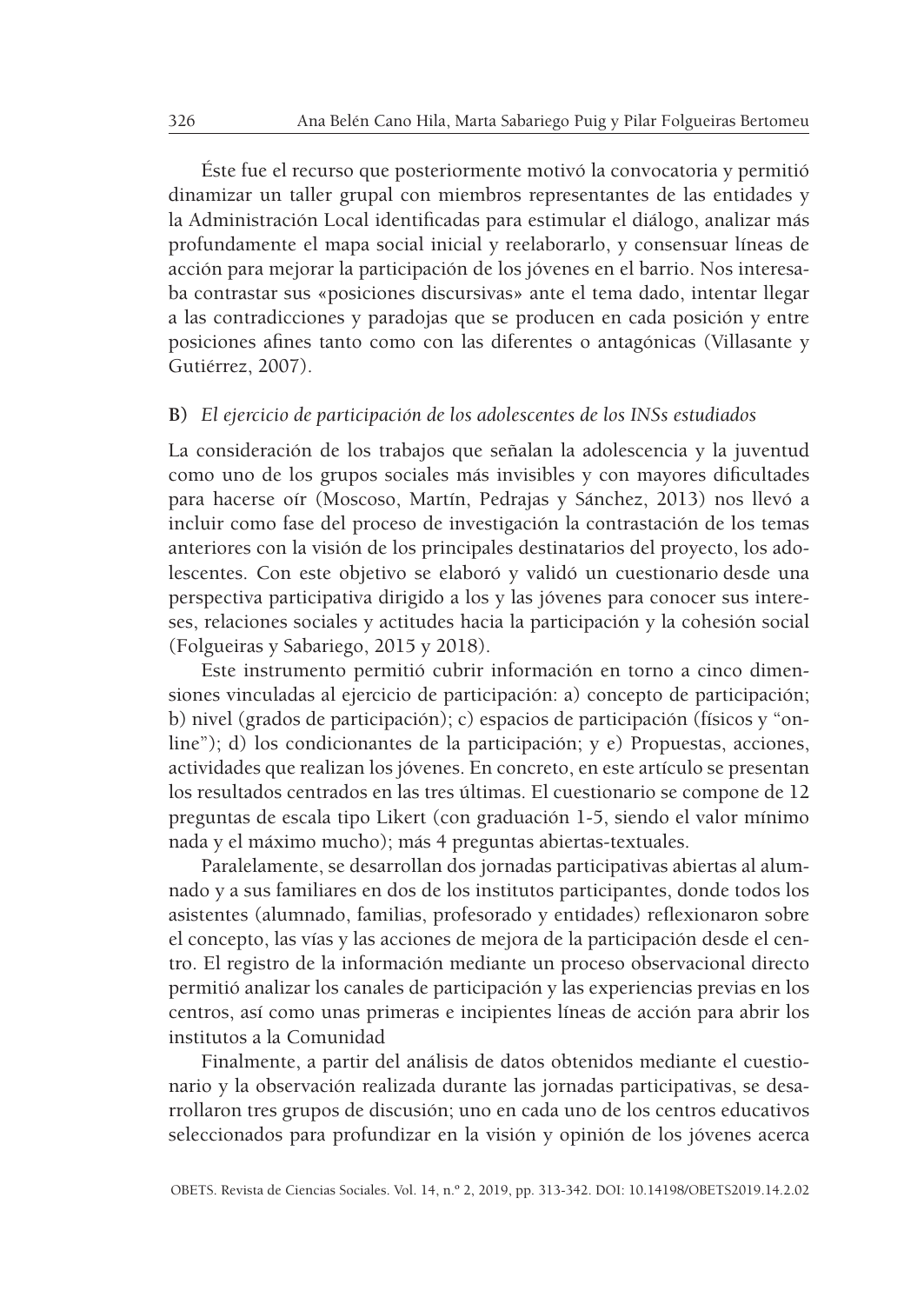de los condicionantes de la participación, las motivaciones, las aportaciones y beneficios personales de participar.

### *Procedimiento de análisis de la información*

Se ha optado por utilizar la técnica de la triangulación para un análisis más integrado de los datos cuantitativos y cualitativos (Moscoloni 2005) que permitiera la profundización temática y un mejor acercamiento al objeto de estudio.

El análisis del contenido de los informes sobre la caracterización de los barrios y la información obtenida a través de las entrevistas permitió un diagnóstico inicial que –por la triangulación de los informantes y las técnicas complementarias posteriores (la devolución creativa del mapa social a las entidades, las jornadas participativas y los grupos de discusión)– se enriqueció progresivamente y permitió un análisis más integrado y la profundización temática pretendida. El análisis de esta información, eminentemente cualitativa, procedió de acuerdo con los siguientes niveles progresivos de reducción y estructuración teórica de la información:

NIVEL 1: Segmentación e identificación de unidades de significado y agrupación en categorías descriptivas, iniciales y emergentes. El proceso comenzó con la definición de categorías e indicadores que se derivaron deductivamente de conceptos teóricos y trabajos previamente publicados (Lenzi et al., 2014; Rossi, Lenzi, Sharkey y Santinello, 2016; Cano, 2017; Cano, Sabariego y Ruiz, 2018).

NIVEL 2: Construcción de un sistema de núcleos temáticos sobre los tópicos de mayor interés en el marco del proyecto de investigación. Se realizó un consenso entre las y los investigadores del equipo sobre las categorías de análisis (ver Tabla 2). Con este referente, una vez establecido el primer sistema provisional de categorías y subcategorías, el equipo de investigación codificó una pequeña muestra de textos individualmente. Esto fue seguido por un análisis grupal que resultó en la reestructuración y el consenso del sistema de categorías definitivo (véase tabla 2) para codificar todas las unidades de análisis de la información obtenida, más coherente con los objetivos del diagnóstico.

NIVEL 3: Análisis secuencial de la información: interpretación de los datos a la luz del marco teórico que habíamos construido previamente y las categorías de análisis identificadas.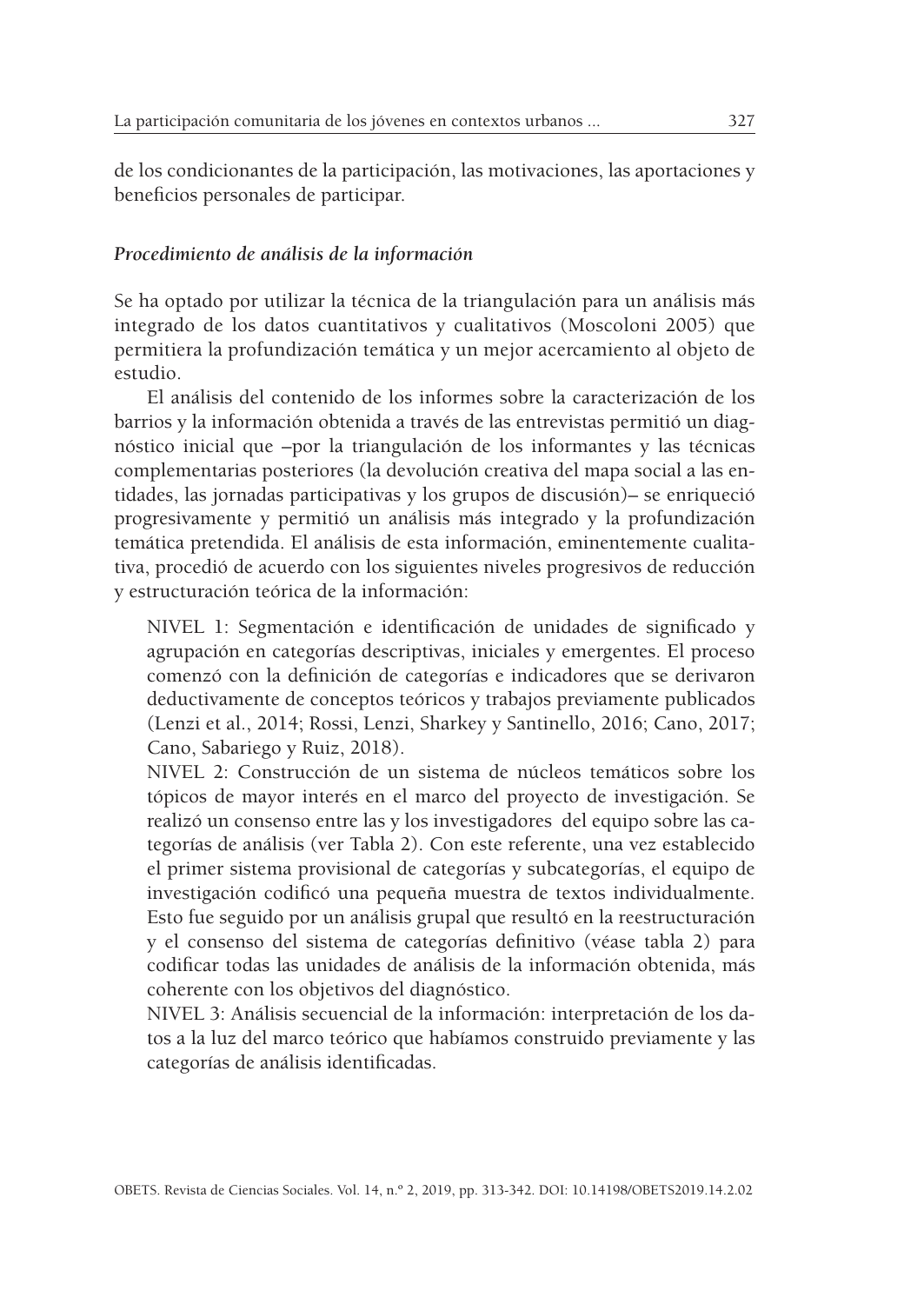| CATEGORÍA:<br><b>NOMBRE</b>         | CODIGO           | <b>DEFINICIÓN</b>                                                                                 |
|-------------------------------------|------------------|---------------------------------------------------------------------------------------------------|
| Concepto de<br>participación        | CONCPARTI        | Concepto expresado por los<br>participantes                                                       |
| Condicionantes<br>de participación  | COND             | Elementos favorables como/<br>desfavorables para la participación                                 |
| Recursos/y vías<br>de participación | EP               | Proyectos y espacios donde<br>participan los jóvenes                                              |
| Espacios on-line                    | ONLINE           | Participación en plataformas<br>online, contenidos y motivación<br>de participación en las mismas |
| <b>Beneficios</b>                   | <b>BENE</b>      | Aportaciones de la participación<br>en clave de vivencias e (in)<br>satisfacción personal         |
| Propuestas de<br>participación      | <b>PROPPARTI</b> | Identificación de acciones de<br>participación futuras                                            |

| Tabla 2. Sistema de categorías para el análisis de los datos cualitativos |  |  |  |  |
|---------------------------------------------------------------------------|--|--|--|--|
|---------------------------------------------------------------------------|--|--|--|--|

Fuente: elaboración propia.

El análisis cualitativo de la información se efectuó con el soporte del programa informático QSRNVIVO 11 para agilizar actividades como la segmentación del texto en citas, la codificación o la escritura de comentarios (Gibbs, 2012).

Para el análisis de los datos cuantitativos procedentes del cuestionario se desarrollaron técnicas de estadística descriptiva, mediante el análisis de frecuencias y porcentajes de respuesta a las distintas opciones, y se ha procedido a la exploración – mediante el programa SPSS\_17, de la dimensionalidad que presentan las escalas del cuestionario mediante un análisis factorial exploratorio de componentes principales. La integración de datos cuantitativos y cualitativos se dio en función de categorías de análisis que permitieron un mejor acercamiento al objeto de estudio y dar respuesta al objetivo general del diagnóstico.

### **RESULTADOS**

En este apartado se presentan los principales resultados alcanzados a partir del diagnóstico colaborativo, considerando sus objetivos específicos y sus dos dimensiones de análisis.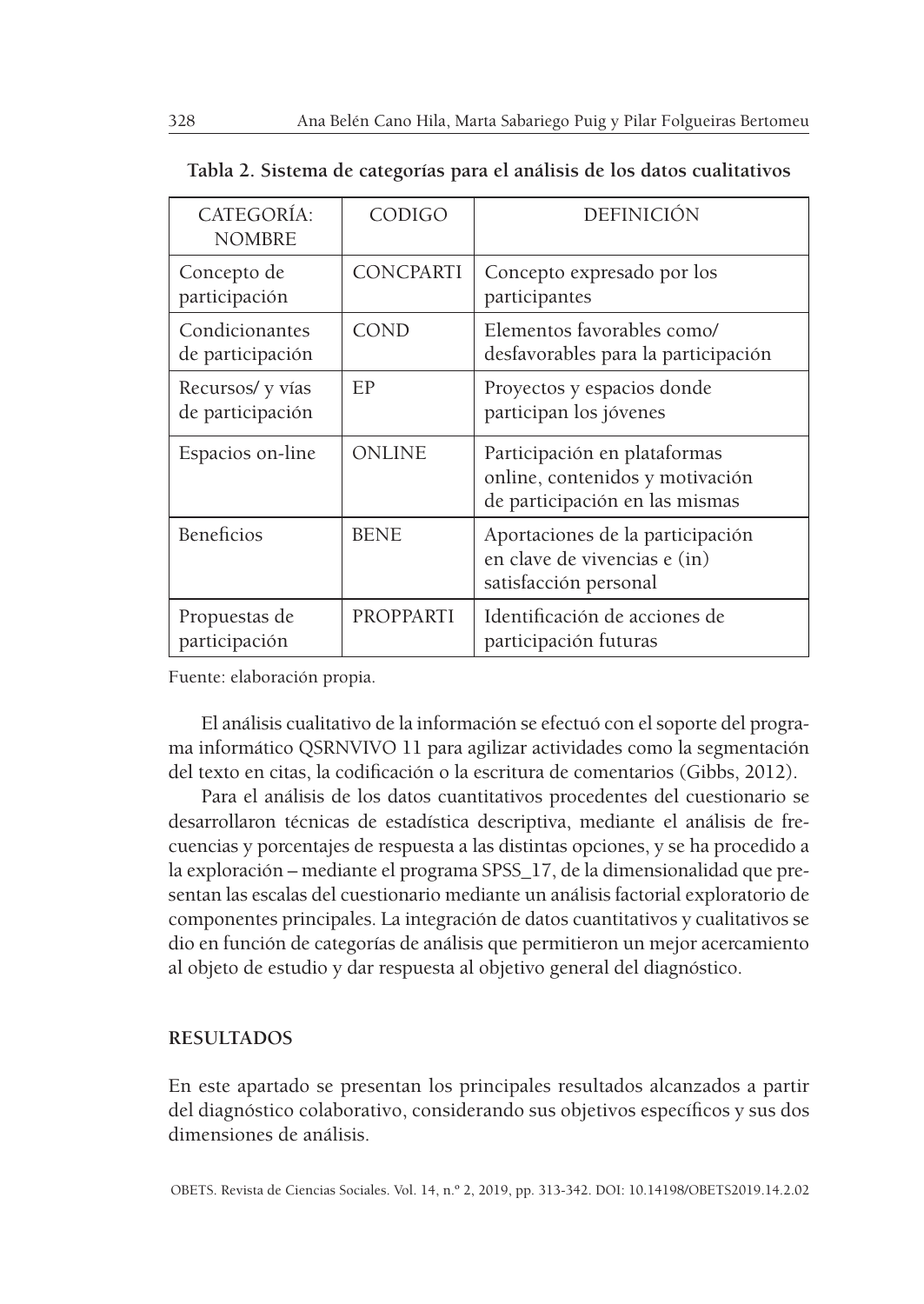# *Conocimiento del contexto socioeducativo y análisis de los recursos y las vías de participación de los adolescentes en los barrios*

Respecto al primer objetivo específico, conocer el contexto socioeducativo y analizar los recursos y las vías de participación de los adolescentes en los barrios, se han identificado las entidades del barrio, las acciones y los proyectos más relevantes y otros espacios no visibles pero importantes para fomentar la participación de los jóvenes. El perfil de los recursos y las vías de participación favorables al ejercicio participativo de este colectivo en la comunidad son: a). entidades que desarrollan proyectos vinculados a las nuevas tecnologías, la música, la danza, el deporte y el arte; b). centros autogestionados por los jóvenes; c). espacios públicos de encuentro: parques y plazas; y, d). canales efectivos para los jóvenes por su cercanía en los contextos de referencia: patios abiertos<sup>6</sup>; proyectos de Aprendizaje-Servicio (ApS); proyecto de refuerzo educativo y de éxito escolar, liderado por la FAPAC (Federació d'Associacions de Mares i Pares d'Alumnes de Catalunya); JOVES TEATRUM y ENTREVIES desde el colectivo Akelharre.

Los profesionales entrevistados, tanto de la administración pública como del ámbito socioeducativo, señalan que las principales acciones en materia de atención a la población joven son el conjunto de medidas bajo el denominado "Eje o Comisión de juventud". Se trata de una estrategia que engloba a todos los agentes de la comunidad que trabajan especialmente la participación en el barrio con los jóvenes, a partir de propuestas estimulantes, vinculadas a la mejora de las condiciones de vida de la ciudadanía, así como al establecimiento de puentes de relación entre la población en general y los jóvenes compartiendo intereses y necesidades:

*"El año 2009 se hizo un diagnóstico completo, en particular sobre el colectivo y su situación en el barrio. Y de este momento se conservan tres líneas de trabajo: acompañar, espacios referenciales y ocio"* (Técnico del Plan Comunitario La Florida, 2007-2013).

La idea de este eje de juventud es acercarse a la juventud, ofreciendo propuestas estimulantes. Y es que las oportunidades de participación significativas para los jóvenes son clave, constituyen el alma que motiva este ejercicio. En el caso de la Florida se originan fundamentalmente en la gestión de la ocupación y el uso del espacio público:

<sup>6</sup> El programa *Patios escolares abiertos en el barrio* es un proyecto impulsado por la administración local. Éste se basa en la apertura de los patios escolares de la ciudad como espacio de uso público para familias, niños y adolescentes fuera de horario escolar, en fin de semana y en periodo de vacaciones escolar.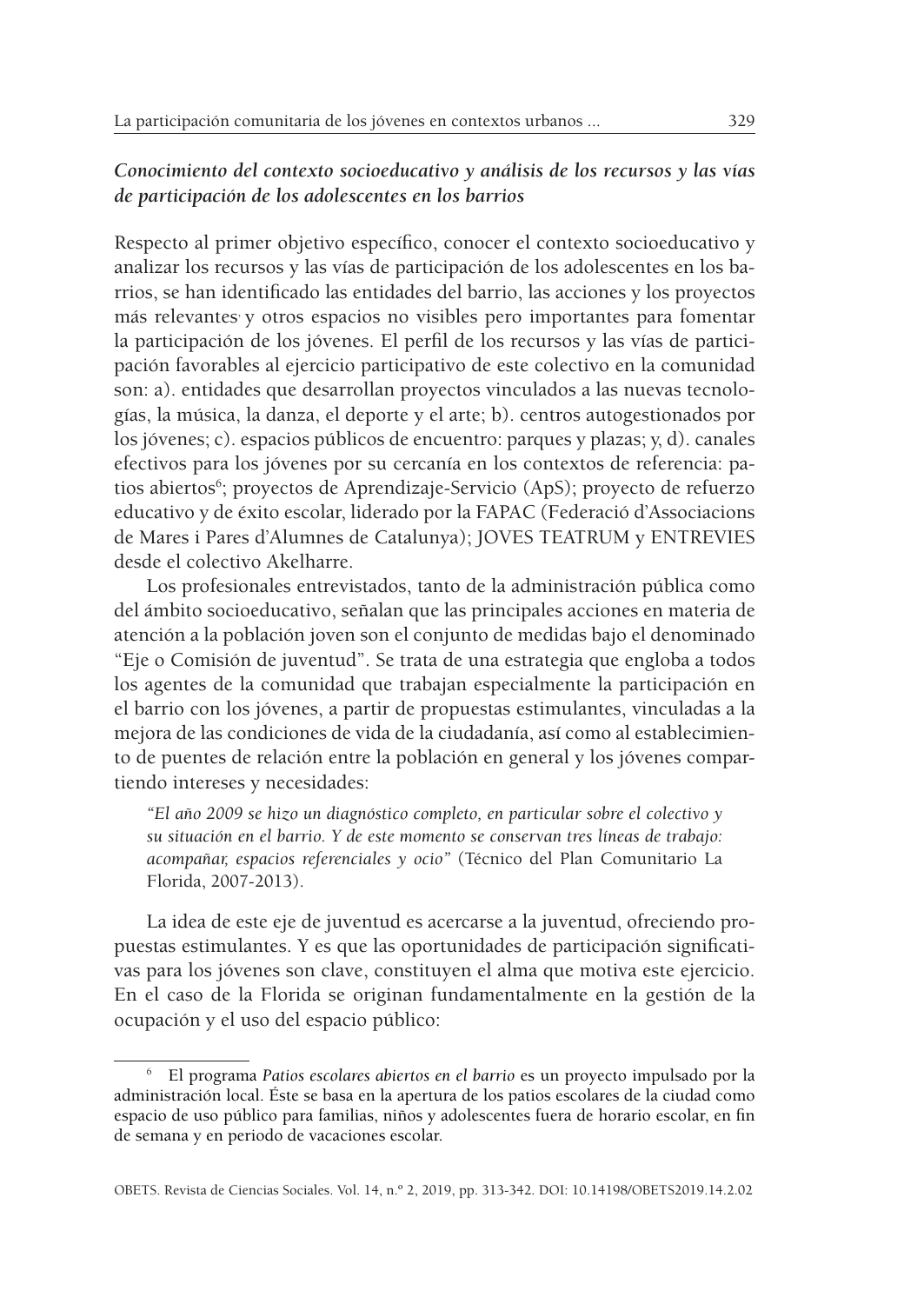*"Uno de los más importantes el conflicto por el espacio público, el cual deriva, en convivencia, debido a la superpoblación del territorio y la carencia de espacio público"* (Técnica del Plan Educativo de Entorno del Ayuntamiento de l'Hospitalet y Ex técnico del Plan Comunitario de La Florida).

Las razones de la participación juvenil en clave educativa desde el EJE o COMISION DE JUVENTUD quedan vinculadas a la mejora de las condiciones de vida de la ciudadanía, así como al establecimiento de puentes de relación entre personas y jóvenes que comparten intereses y necesidades,

*"Durante 2011-2012, se priorizó la creación de espacios de diálogo y mediación, a raíz de conflictos. Se trabajó la construcción de estos espacios a través de actividades como pintar muros de las plazas y en la Festa Major* (Ex técnico del Plan Comunitario de La Florida).

Conviene desarrollar planteamientos éticos y reflexivos que tengan como base el compromiso por la mejora. Y éste debe formar parte de las diversas culturas organizativas institucionales, contribuyendo al desarrollo de prácticas participativas en instituciones educativas con unas estructuras adecuadas. Generar espacios para la colaboración, la cooperación y el trabajo en red, tal y como exigen experiencias exitosas como los Planes Educativos de Entorno.

*"Desde el Plan de Entorno se continúa trabajando y se trabaja en red con escuelas e institutos, tan públicos como concertados de la ciudad de l'Hospitalet"* (Técnica del Plan Educativo de Entorno del Ayuntamiento de L'H).

No obstante, desde los centros se tiene una percepción diferente: los jóvenes tienen pocos espacios en los que participar. Expresan que la oferta social y lúdica es limitada y se reduce a la participación en los centros educativos, en los esplais o en los espacios de ocio y deportivo. Desde la visión de los docentes, un reto importante es avanzar hacia un mejor trabajo en red y constituir un tejido socioeducativo cohesionado y sólido.

*"Me refiero a nivel de Ayuntamiento, de entidades, de entorno… montar cosas que impliquen a clubs deportivos, entidades culturales. En el barrio faltan cosas para los jóvenes… más allá de los institutos"* (Jefe de estudios INS 1).

#### *Caracterización de la participación de los adolescentes en los INS estudiados*

A la pregunta de ¿dónde participan estos jóvenes?, vinculada al segundo objetivo específico, la visión que tienen ellos mismos acerca de su participación es heterogénea entre la muestra analizada, tanto respecto al nivel participación como a la diversidad de contextos en los que participan. Agrupando los lugares de participación a partir de la categorización hogar, instituto, Internet,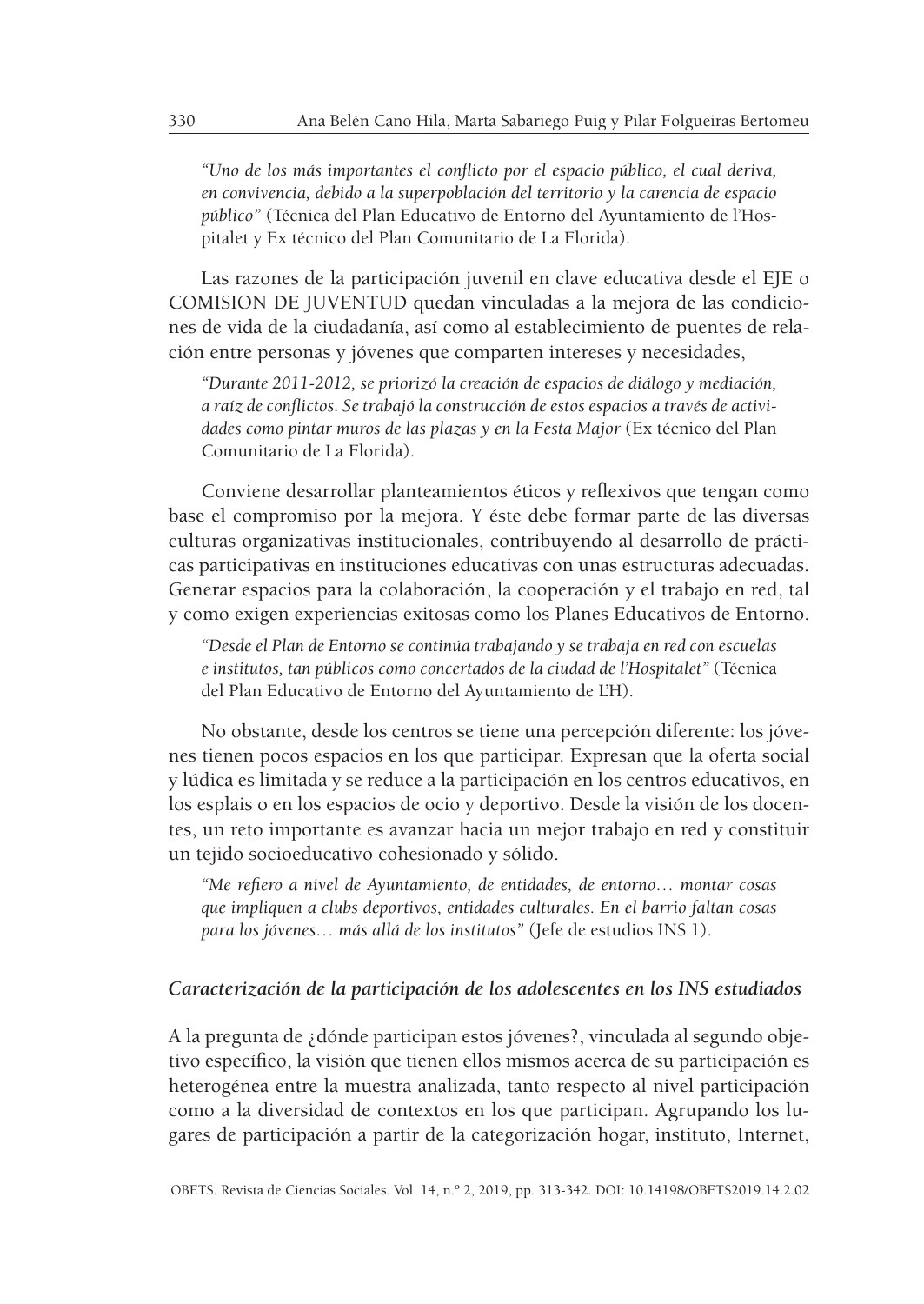entidades del barrio y espacio público del barrio (ver Tabla 3) los jóvenes participan en primer lugar, en las entidades de su barrio (ya sean sociales, cívicas, deportivas…); en segunda opción optan por el espacio público del barrio; en tercer lugar, por la participación en el instituto seguida de la participación en espacios virtuales y on-line; y, por último, en el hogar.

|                                                          | Media | Desviación<br>típica |
|----------------------------------------------------------|-------|----------------------|
| Hogar/casa                                               | 2,24  | 1,37                 |
| Instituto                                                | 2,65  | 1,23                 |
| Internet                                                 | 2,55  | 1,47                 |
| Entidades del barrio, lúdicas, deporti-<br>vas, sociales | 2,83  | 1,44                 |
| Espacio público del barrio                               | 2,68  | 1.43                 |

**Tabla 3. Espacios de participación juvenil**

Fuente: elaboración propia. Nota: los datos están expresados en %.

Los escenarios donde la participación de los jóvenes es más significativa, tal y como han indicado los grupos de discusión, son las actividades lúdicas del barrio (actividades deportivas/ ocio, preferentemente), el espacio público del barrio y las actividades que proponen los institutos.

*"Yo participo de muchas actividades, por ejemplo, dentro del instituto participo del programa Cicerone; y fuera hago teatro, toco el chelo y soy castellera. La verdad es que no tengo mucho tiempo para nada más, ni para estar en la calle ni nada… "(GD. 1, al.3, ref 1).*

*"Lo que hago cuando salgo del instituto es jugar a futbol en el equipo de la Florida, y ya está, porque lo demás lo que hacen en el instituto o en el esplai y eso no me generan interés*" (GD. 3, al.5, ref 1).

Estos datos coinciden con la percepción de los técnicos de la administración local y las entidades sociales, según los cuales la participación de los jóvenes en los barrios estudiados no es muy alta. Los principales condicionantes a la participación social según la perspectiva de los jóvenes, tal y como se recoge en la (ver Tabla 4); son por orden de relevancia: a) la visión de los adultos; b) el funcionamiento del sistema; c) expresarme inadecuadamente; d) tener poca capacidad de liderazgo. En menor medida se alegan variables vinculadas a problemas económicos, la procedencia o el género.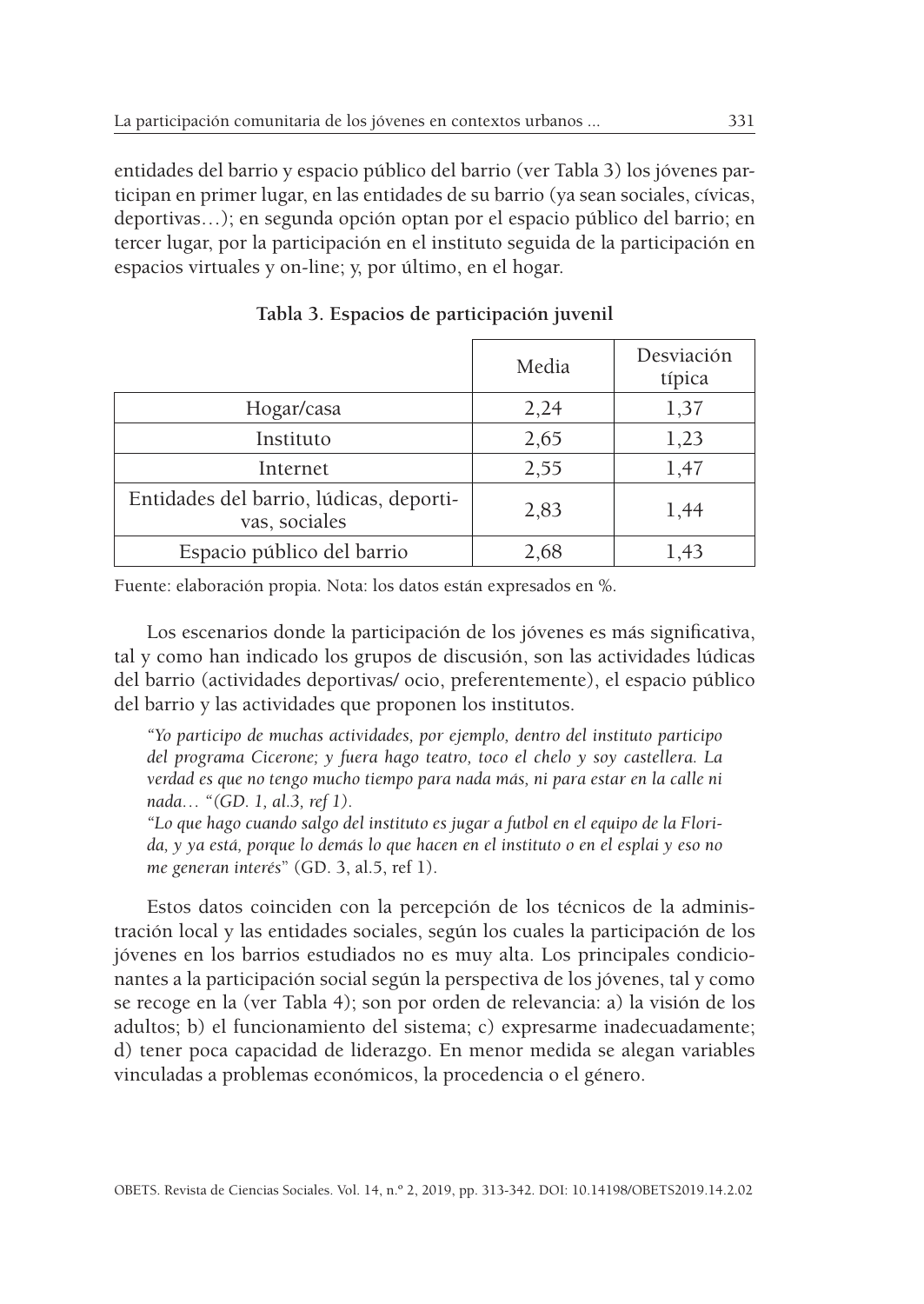|                                                    | <b>MEDIA</b> | <b>DESVIACIÓN</b><br><b>TÍPICA</b> |
|----------------------------------------------------|--------------|------------------------------------|
| Qué los adultos me ven con edad<br>insuficiente    | 2,82         | 1,41                               |
| Ser chica                                          | 1,88         | 1,23                               |
| Ser chico                                          | 1,80         | 1,20                               |
| Ser de otro país                                   | 2,11         | 1,30                               |
| Que no me hagan caso                               | 2,74         | 1,40                               |
| El funcionamiento del sistema                      | 2,75         | 1,36                               |
| Expresarme inadecuadamente                         | 2,47         | 1,27                               |
| Tener poca capacidad de liderazgo                  | 2,44         | 1,26                               |
| Mi manera de ser                                   | 2,29         | 1,32                               |
| Tener problemas económicos                         | 2,13         | 1,25                               |
| Asumir las consecuencias de hacer<br>ciertas cosas | 2,55         | 1,37                               |

# **Tabla 4. Condicionantes de la participación juvenil, desde la visión de los jóvenes**

Fuente: elaboración propia. Nota: los datos están expresados en %.

Los grupos de discusión confirman estos resultados, y matizan aspectos más centrados con la falta de confianza y empoderamiento por parte de sus padres y adultos referentes y las dificultades económicas y la falta de tiempo por responsabilidades familiares:

*"A mí me lo ponen difícil mis padres. Porque yo quiero ir a la escuela de música que van mis amigas, que es mejor que a la que voy yo, pero mi padre no quiere"* (GD. 3, al.5, ref 1).

*"Fuera del cole, prefiero quedar con mis amigos en los parques… todo lo demás vale mucho dinero"* (GD. 2, al.4, ref 1).

También argumentan la sensación de inseguridad y de incivismo que se respira como otro elemento que dificulta la participación en el barrio, debidos a la precariedad de los contextos vulnerables como el estudiado:

*"Aquí a veces hay peleas… y claro, no apetece estar mucho en la calle…* "(GD. 1, al.4, ref 1).

En el marco de las sesiones de observación durante las jornadas participativas en los institutos, se ve que más allá del instituto –o sea traspasar y abrirse al barrio, o a la comunidad– para las familias es algo difícil y apenas se lo han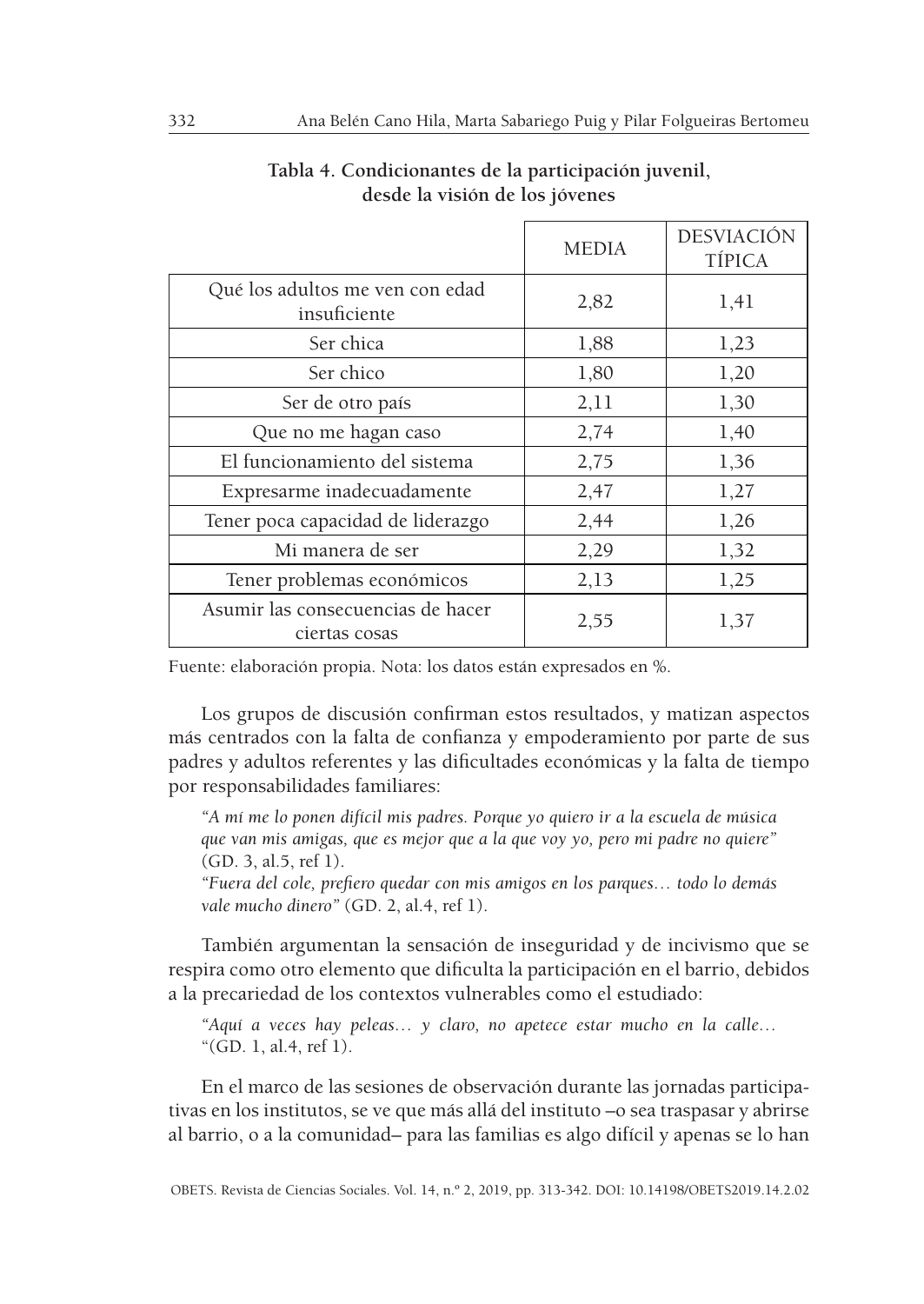planteado como un espacio posible de participación, ni para los ellos mismos ni para sus hijos e hijas: "*yo prefiero tenerla en casa antes que me salga a la calle, porque nada bueno van a aprender ahí".*

El conjunto de los factores identificados nos sitúa ante el concepto de una participación más simbólica y ficticia (Hart, 1992) que efectiva y mucho menos, espontánea o autogestionada, desde una mirada adultocéntrica y/o paternalista sobre los jóvenes, que les dificulta participar y ejercer su ciudadanía en los temas que les afectan y por los que se pueden sentir implicados e implicadas (Cano, Sabariego y Ruiz, 2018). Incluso, las y los profesionales participantes en el diagnóstico colaborativo asumen que tienen grandes dificultades para conectar con los intereses y dinámicas de los jóvenes.

*"La autogestión es un déficit, es un problema de toda la ciudad. Desde la adminsitración se potencia la participación canalizada desde de entidades muy concretas y afines" (*Técnico del Plan Comunitario La Florida y miembro del Colectivo Akelharre).

Finalmente, otra de las dificultades de la participación juvenil en los barrios es la falta de un trabajo en red sólido y efectivo entre los diferentes actores implicados, que permita garantizar la continuidad de las propuestas hechas respecto a los jóvenes. Todos los profesionales entrevistados coindicen en apuntar como un serio problema la rotación constante de profesionales y proyectos y la inestabilidad, ya que dificulta enormemente crear red, consensuar criterios de actuación y evaluación. Reclaman la necesidad de un liderazgo responsable que garantice una capacidad real de influir e incidir en las estrategias a adoptar:

*"Cada dos años cambian los profesionales. Es difícil crear red, consensuar criterios de actuación, etc.". (*Técnica del Plan Educativo de Entorno y profesor del INS 2).

### *Propuestas por parte de los jóvenes y de los profesionales para mejorar la participación juvenil en los barrios e institutos*

Vinculado al tercer y último objetivo, referente a las propuestas para la mejora de la participación juvenil, los propios jóvenes plantean demandas específicas basadas en proyectos y actividades concretas que consideran deficientes en la oferta actual. Entre las principales demandas que hacen están las de ampliar la oferta gratuita relacionada con los deportes, el arte y la música.

*"Centros artísticos (dibujo, teatro…). Pero pienso que en la sociedad se presta poca atención al arte"* (GD. 3, al.6, ref 10).

*"Me gusta algo más deportivo, relacionado con el basket. He intentado organizar algo sobre esto, pero no hay gente que quiera. Me apunté a una liga, pero finalmente no se hizo"* (GD. 2, al 5, ref. 4).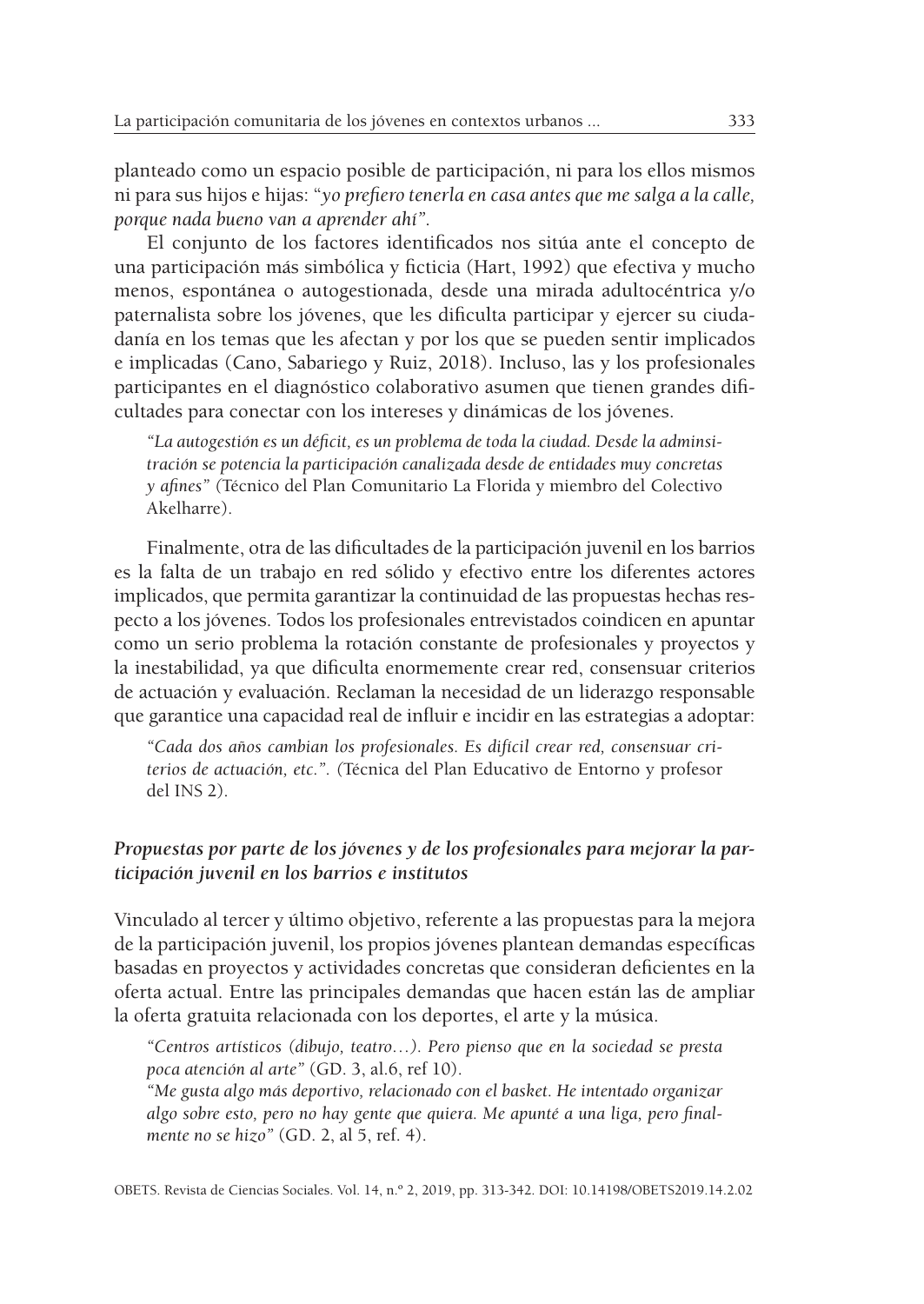También señalan como un recurso importante para ellos; fomentar espacios de refuerzo escolar gratuito, donde puedan ampliar su conocimiento sobre materias y saberes que les interesen y paralelamente recibir información en clave de orientación académica/profesional.

*"Yo propondría centros de ayudas, ayudas para el estudio, para la música, para la tecnología si te gusta… lugares donde te puedan ayudar a mejorar, a saber,* más". (GD1, al 5, ref. 2).

*"En el centro que propone. Estaría bien que hubiera charlas de orientación académica y profesional y también charlas para padres. Creo que es importante que se impliquen en los estudios de sus hijos". (*GD 1, al 6, ref. 5).

Desde la perspectiva de las entidades participantes, las propuestas se centran en cambios vinculados al posicionamiento institucional y el rol que se le atribuye al joven y a la entidad. Una prioridad en la agenda político-social y educativa del contexto estudiado es fomentar la participación de los jóvenes en el barrio, como una forma de fomentar la cohesión social. Se trata de promover espacios/proyectos donde los jóvenes sean actores sociales y no simples ejecutores.

*"Consideramos vital trabajar en la línea de generar intereses y, a partir de aquí, generar actividad y dinámicas. Por ejemplo, es clave crear usos informales de los espacios y tender a un ocio autogestionado no de consumo" (*Notas de campo, observación encuentro profesionales, 13/5/2015).

# **DISCUSIÓN Y CONCLUSIONES**

Uno de los principales resultados que emergen del estudio realizado es la percepción de una relativa baja participación de los adolescentes en los contextos analizados. Se apuntan dos condicionantes claves para entender esta tendencia a la escasa participación juvenil: por un lado, la mirada "infantilizante" de los adultos hacia los adolescentes y, por otro lado, la percepción de una importante falta de recursos/ espacios por parte de los adolescentes en los que poder participar.

Respecto al primer condicionante, Márquez Vázquez y Sándoval Mena (2016) argumentan el efecto de una herencia académica en la que al alumno se le ha otorgado el rol de consumidor del proceso educativo. Así mismo, Susinos (2013) señala la significativa falta de una cultura de participación en los centros educativos, lo cual ha fomentado la pasividad del alumnado y ha reforzado su imagen preferentemente como contenedor de contenidos, y no tanto como creador de éstos. En esta misma línea, Santacreu (2008) confirma la hipótesis que el grado de participación social de los jóvenes españoles está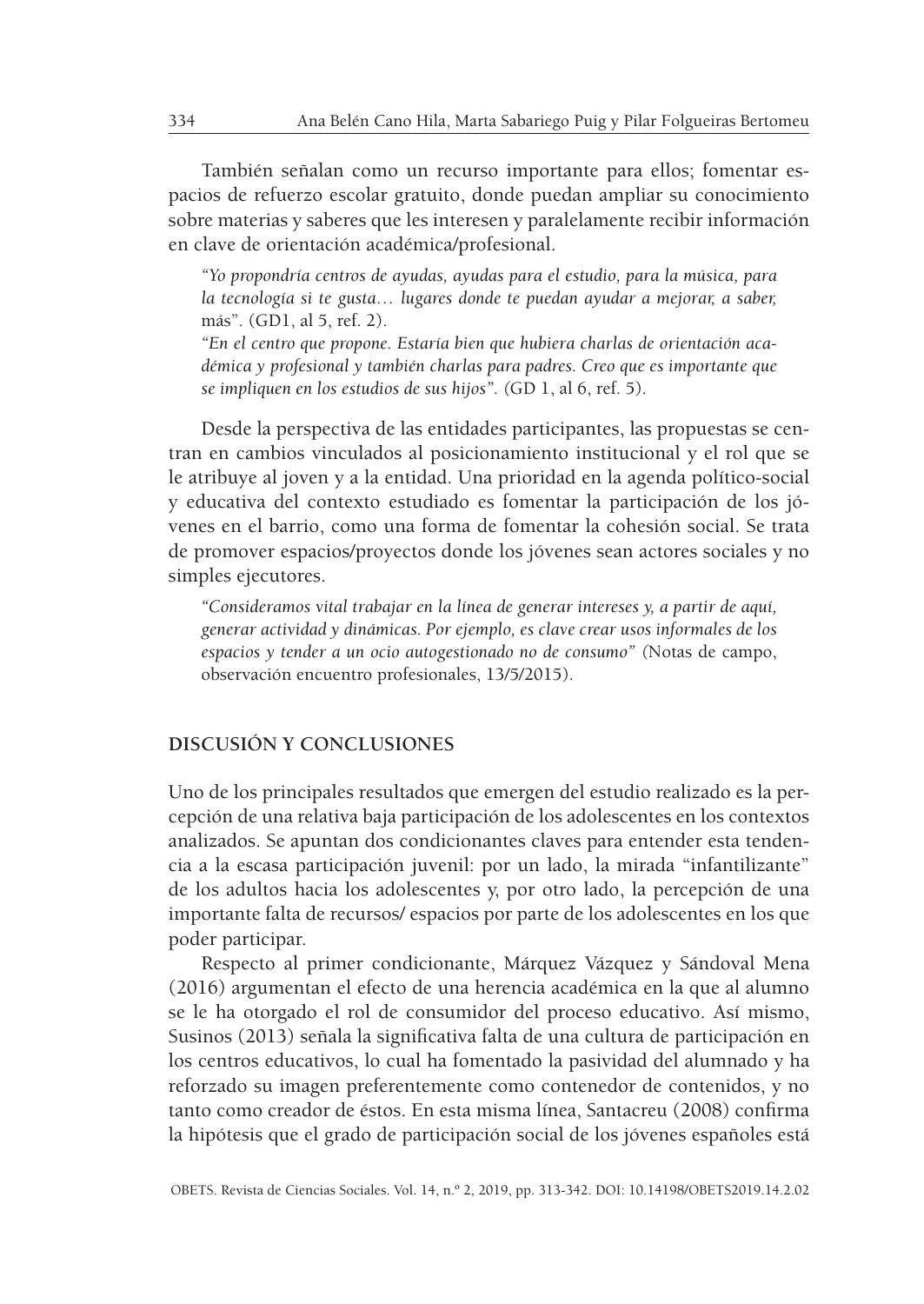mediada principalmente, entre otros factores, por la actividad en ámbitos de participación institucionalizados.

Por lo que respecta al segundo condicionante, trabajos como el de Cano (2017) sostienen que el barrio es uno de los sistemas de oportunidades presentes y futuras más próximos con los que cuenta la población joven. Es más, sus interacciones con él, configuran sus condiciones de vida y sus trayectorias vitales. Trabajos como el Crespo, Romero, Martínez y Gonzalo (2017) evidencian que los adolescentes con una alta implicación en la comunidad, obtienen altas puntuaciones en autoestima y satisfacción con la vida, y más bajas en soledad y violencia escolar. Siguiendo con estas tesis, Quane y Rankin (2006) muestran como la participación de los adolescentes en organizaciones de la comunidad representa un predictor importante de rendimiento escolar, de transición exitosa a la vida adulta y de desarrollo de importantes competencias que pueden utilizar en todos los ámbitos de su vida.

Por ello, para que las y los jóvenes desarrollen actitudes cívicas y sean ciudadanos comprometidos y activos, es necesario que los barrios proporcionen a las generaciones jóvenes oportunidades para participar en ellos, desde ellos y para ellos (Atkins y Hart, 2010). De hecho, las tasas de participación de los jóvenes son más altas en aquellos barrios con más recursos organizativos dirigidos a ellos (Quane y Rankin, 2006). Particularmente, Ramos, Holgado, Maya y Palacio (2014) coinciden en señalar la confianza, el respeto y la transparencia como elementos fundamentales en la construcción de cualquier proceso participativo comunitario. Parten de la base de que la percepción de capacidad de logro, como predisposición, es el motor de cualquier proceso de este tipo, y ésta comienza por influir en cómo la persona piensa dicha situación, cómo la siente y, en consecuencia, cómo actúa en ella. Sin embargo, hay ocasiones en las que desde la motivación al logro se generan acciones congruentes, pero que no siempre encuentran los espacios y respuestas institucionales que permiten la transformación de esas acciones en logros. De hecho, la carencia histórica en la satisfacción de necesidades, logros y expectativas impide a las personas ver la relación entre acción social y mejora de sus vidas, y esto genera esencialmente desilusión, pérdida de confianza y apatía. Por ello, sería muy necesario que las instituciones, particularmente las educativas, reconocieran el protagonismo de sus integrantes –niños/adolescentes/jóvenes, familias y comunidad–, aceptaran dialogar sus propuestas y estuvieran dispuestos a compartir la capacidad de decisión y de poder. Éste es el mejor antídoto para la apatía social, la desafección política y la desilusión de la democracia.

Los estudios avalan la necesidad de reforzar los vínculos entre la oferta de la comunidad socio-educativa y los intereses de los adolescentes y sus familias (Caspe, López y Wolo 2007). En este sentido, el rol del barrio como contex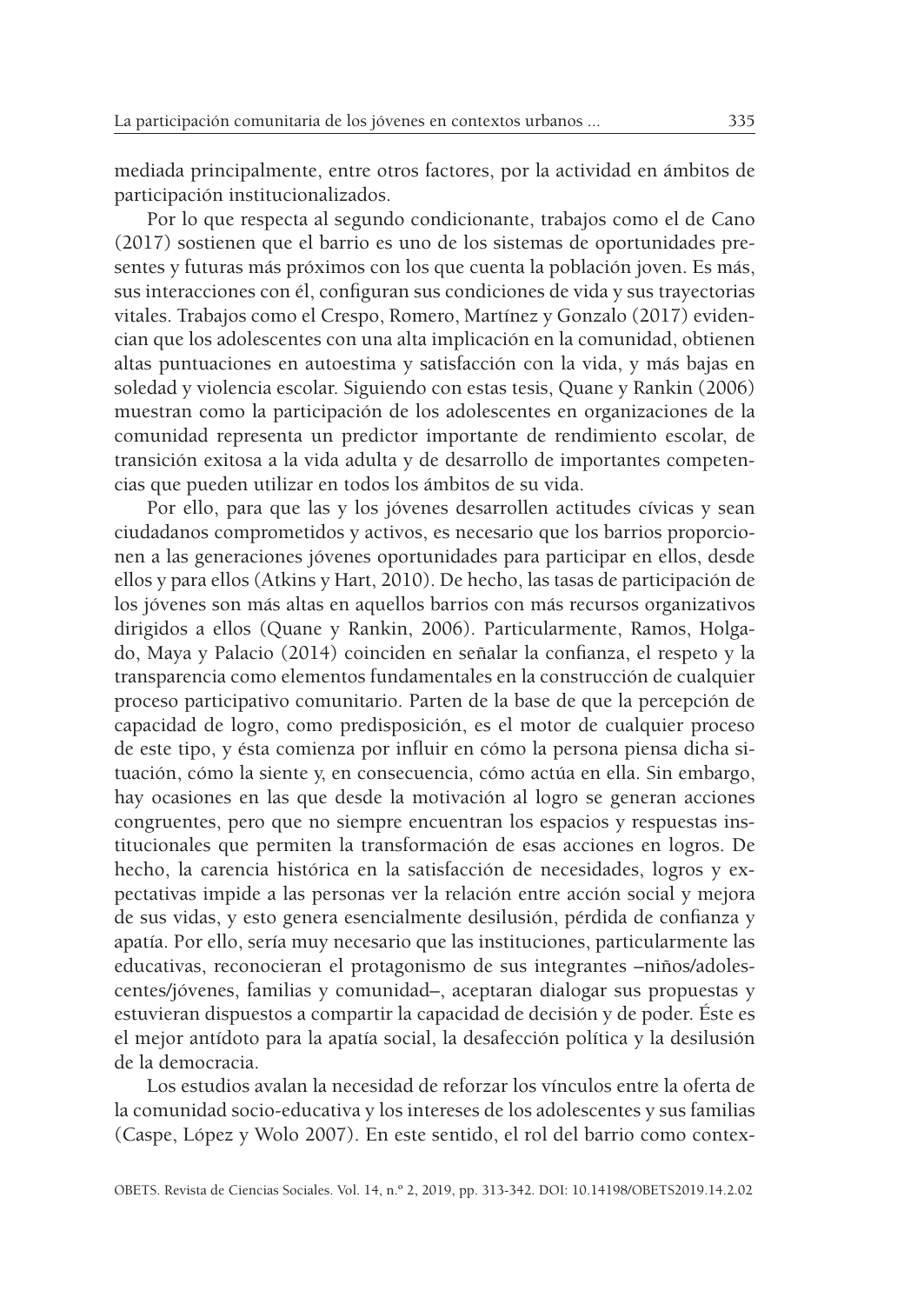to y actor privilegiado, sobre todo en el contexto europeo, para desarrollar formas innovadoras de participación ciudadana emerge con fuerza (Muster, Murie y Kesteloot, 2006; Cano, Sabariego y Ruiz, 2018). Y, particularmente dentro de este marco, los centros educativos son claves, para facilitar y fomentar la participación juvenil comunitaria. Para hacerlo eficazmente, es esencial tender hacia modelos sistémicos que incluyan la relación entre centro educativo, comunidad y familias (Espstein, 2010).

Desde la práctica educativa en un sentido amplio, se cuentan con diferentes proyectos/programas que están consiguiendo –a partir de la participación de las familias y la comunidad– superar el fracaso escolar y los problemas de convivencia. En esta línea, son interesantes algunas propuestas que pivotan sobre el Aprendizaje y Servicio (ApS). El servicio comunitario que se presta a partir de proyectos de ApS representa, por tanto, una oportunidad para que los adolescentes desarrollen empatía, responsabilidad social y aprendan habilidades cívicas (Malin, Ballard y Damon 2015, Cano, Sabariego y Ruiz, 2018). Asimismo, los proyectos de ApS pueden ser una posibilidad para incrementar la participación de las familias, a la vez que ayudan a implicar más al alumnado tanto en el propio instituto como en la comunidad en general (Folgueiras, Luna y Puig, 2014). Desde un enfoque más globalizador, también son interesantes las comunidades de aprendizaje, entendidas como un modelo participativo de transformación social y cultural de los centros educativos, basadas el trabajo en red y la implicación de toda la comunidad dentro de los centros educativos, inclusive dentro de las propias aulas (Vieira y Puigdellívol, 2013).

Otro principio de intervención relevante que se desprende de los resultados para fomentar la participación juvenil es pasar de la política de la presencia (más simbólica que transformadora) a una política de la influencia y de participación plena (Pateman 1970). Se trata de promover espacios y proyectos en los que los jóvenes sean actores sociales y no simples ejecutores y caminar, así, hacia una participación autogestionada (Reverte, 2009). Francés García (2008) propone tres dimensiones clave que son susceptibles de ser valoradas en cualquier proceso participativo de la juventud y que configuran condiciones necesarias para su implicación ciudadana: la influencia u orientación de este proceso (para qué se participa), desde un nivel mínimo al nivel más ambicioso, plasmado en fórmulas de co-gobierno de la acción pública; la intensidad, que se describe en cómo participan los y las jóvenes, y la oportunidad de acciones comunicativas para la apropiación de la información a través de la deliberación en las acciones participativas; y la inclusividad, relativa a quiénes participan y al grado de apertura a la participación de todos los y las jóvenes. Los resultados del estudio plantean sugerencias específicas en torno al paso de un ocio basado en el consumo a un ocio autogestionado, a generar espacios y mecanismos de participación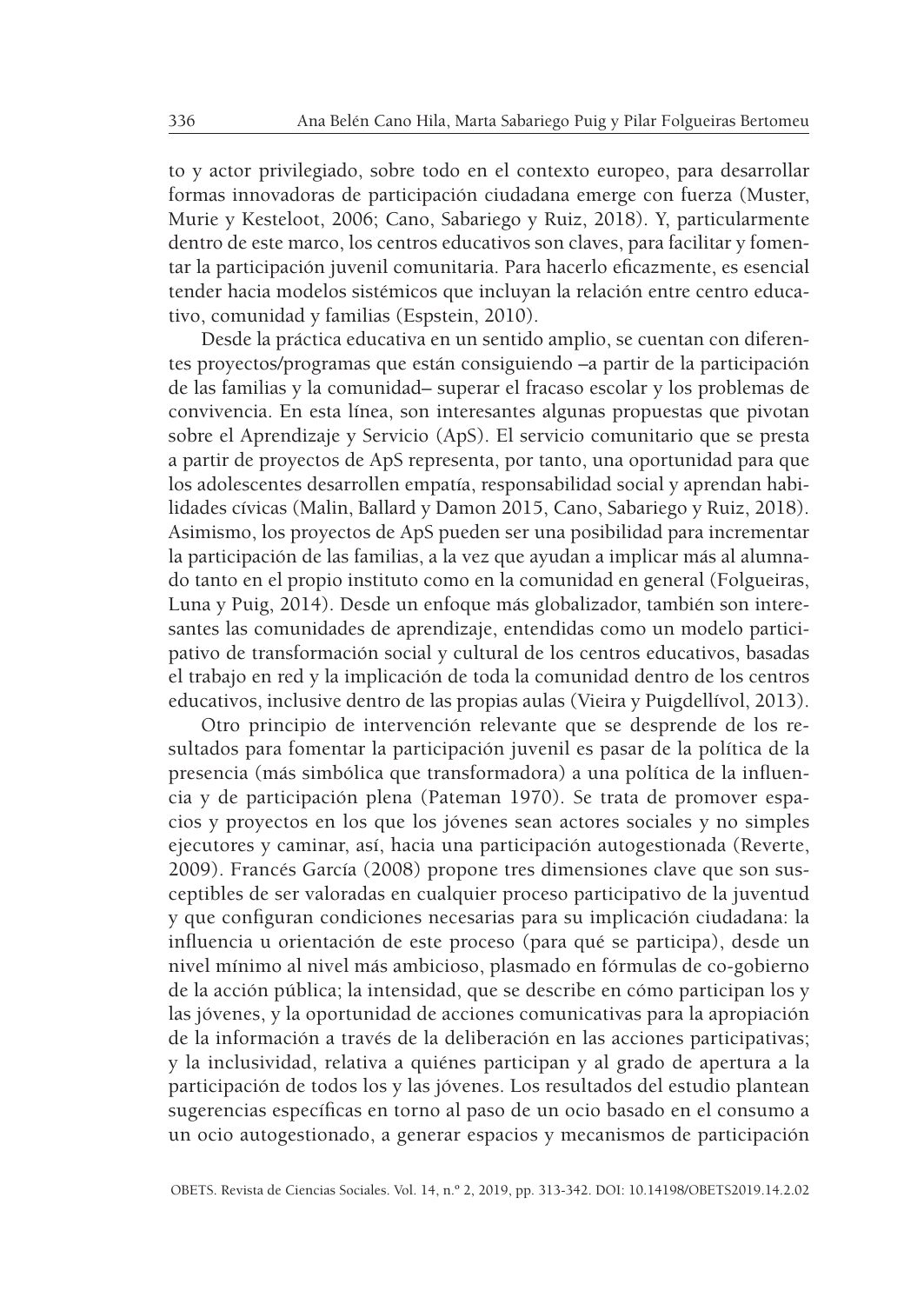a partir de las exigencias de los propios participantes, en este caso de los adolescentes (Trilla y Novella 2001). Desde estos planteamientos se busca incrementar la satisfacción de los jóvenes con las actividades de ocio comunitario, potenciar su autonomía y brindar la oportunidad de autogestión (Ortega, Lazcano y Manuel 2015).

Finalmente, un último principio de intervención para el ejercicio participativo de los jóvenes en los barrios es fomentar canales de participación en red, que impliquen la colaboración coordinada y complementaria, y que permitan tejer complicidades y relaciones a partir de actuaciones concretas en espacios comunes abiertos y diversificados (Ortega, Lazcano y Baptista 2015).

La participación social en el desarrollo de estos canales y proyectos educativos tiene un efecto de eficiencia en los centros y genera vínculos interesantes para conseguir que éstos funcionen, tengan éxito, sean eficaces y, en definitiva, pasen de ser proyectos de acción social o educativa, a ser prácticas ciudadanas; en este caso lideradas por los jóvenes. Para ello, se necesitan voluntades, confianzas y compromisos y es tarea en un diagnóstico comunitario fortalecer todo ello para promover lo que cada cual, desde su posición, quiera, sepa y pueda aportar como clave del éxito. El barrio, la ciudadanía, y en particular los INS, son agentes sociales y educativos indiscutibles, cuyo vínculo y complicidad, en el marco de un diagnóstico colaborativo como el presentado, permiten dar respuesta a las necesidades formativas y a los retos sociales actuales. El diagnóstico ha sido en sí mismo un revulsivo educativo y participativo para identificar acciones concretas, identificar nuevos agentes (familias, entidades, etc.) y avanzar hacia la transformación local desde una perspectiva comunitaria, liderada por el barrio y los institutos.

En definitiva, este diagnóstico colaborativo contribuye con tres aportaciones esenciales: una, reforzar las tesis que avalan que el barrio, la ciudadanía, y en particular los INS, son agentes sociales y educativos indiscutibles, cuyo vínculo y complicidad son claves para el fomento de la participación social de los jóvenes, así como la construcción de una ciudadanía más activa, crítica y democrática. Dos, integrar los elementos fundamentales una Investigación Acción Participativa y obtener unos resultados que son el punto de partida para profundizar en el diagnóstico y desarrollar las siguientes fases del estudio: elaboración, aplicación y evaluación de acciones integradas para fomentar la participación de los adolescentes desde una mirada comunitaria. Y tres, subrayar principios o condicionantes de intervención importantes a la hora de fomentar la participación comunitaria y social de los jóvenes.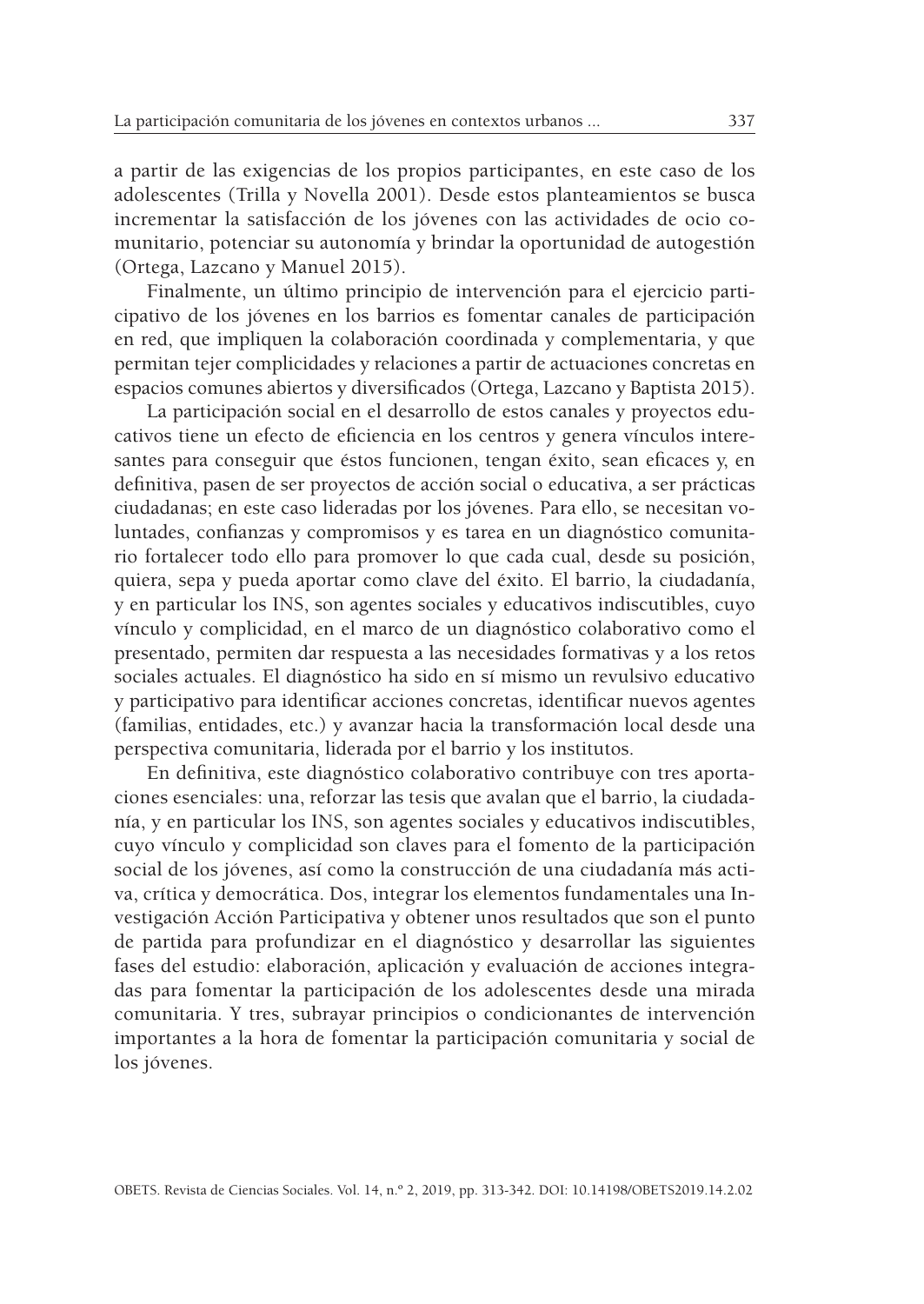### **REFERENCIAS BIBLIOGRÁFICAS**

- Ander-Egg, E. (2003). *Repensando la investigación-acción-participativa*. Madrid: Grupo editorial Lumen Hvmanitas.
- Atkins, R. y Hart, D. (2010). Neighbourhoods, Adults, and the Development of Civic Identity in Urban Youth. *Applied Developmental Science*, *7*(3), 156-164. https:// doi.org/10.1207/S1532480XADS0703\_6.
- Bronfenbrenner, U. (1979). *The ecology of human development. Experiments by nature and design*. Cambridge, MA: Harvard University Press.
- Buck, N. (2001). Identifying Neighbourhood effects on social exclusion. *Urban Studies*, *38*(12), 2251-2275. doi.org/10.1080/00420980120087153.
- Cano, A.B. (2017). Youth and neighborhood effect in Southern European cities: some pending issues to analyse. *Revista Latinoamericana de Ciencias Sociales, niñez y juventud, 15*(1), 1:131-145. doi.org/10.11600/1692715x.1510731052016.
- Cano, A.B. y García, M. (2012). Políticas de acción comunitaria en las periferias urbanas: problemas de transferibilidad. *Gestión y Política Pública*, volumen temático, 131-157.
- Cano, A.B.; Ruiz, R. y García, L. (2018). Exclusión social y barrio: el impacto de la crisis y la austeridad en las ciudades españolas. En *El momento de la ciudadanía. Innovación social y gobernanza urbana*, eds. Marc Pradel y Marisol García, 51-74*.* Madrid: La Catarata.
- Cano, A.B.; Sabariego, M. y Ruiz, A. (2018). Youth participation in Spanish urban periphery: its concept, spheres and conditioning factors. *Youth Voice, 8*, 1-42.
- Caspe, M.; López, E. y Wolos, C. (2007). Family Involvement in Elementary School Children's Education. *Harvard Family Research Project 2*, 1-12.
- Crespo-Ramos, S.; Romero-Abrio, A.; Martínez-Ferrer, B. y Musitu, G. (2017). Variables psicosociales y violencia escolar en la adolescencia. *Psychosocial Intervention, 26(*2), 125-130. http://dx.doi.org/10.1016/j.psi.2017.05.002.
- Epstein, J. (2001). *School, family, and community partnerships: preparing educators and improving schools*. Boulder, CO: Westview Press.
- Farrow, A. (2015). Repensando la participación juvenil [Mensaje en un blog]. Política y participación ciudadana, del Centro Reina Sofía sobre Adolescencia y Juventud. Recuperado el 12 de febrero de 2017, de http://adolescenciayjuventud.org/ es/blogs/en-la-red/item/repensando-la-participacion-juvenil.
- Feixa, C.; Leccardi, C. (2011). El concepto de generación en las teorías sobre la juventud. En G. Muñoz (Ed), *Jóvenes, culturas y poderes*, Bogotá: Siglo del Hombre Editores.
- Folgueiras, P. y Sabariego, M. (2015). El valor del grupo dentro de una investigación-acción participativa. En *Investigar con y para la sociedad*, eds. AIDIPE, 51-62. Cádiz: Bubok Publishing.
- Folgueiras, P. y Sabariego, M. (2018). Investigación-acción participativa. El diseño de un diagnóstico colaborativo. *REIRE Revista d'Innovació i Recerca en Educació, 11*(1), 16-25.

OBETS. Revista de Ciencias Sociales. Vol. 14, n.º 2, 2019, pp. 313-342. DOI: 10.14198/OBETS2019.14.2.02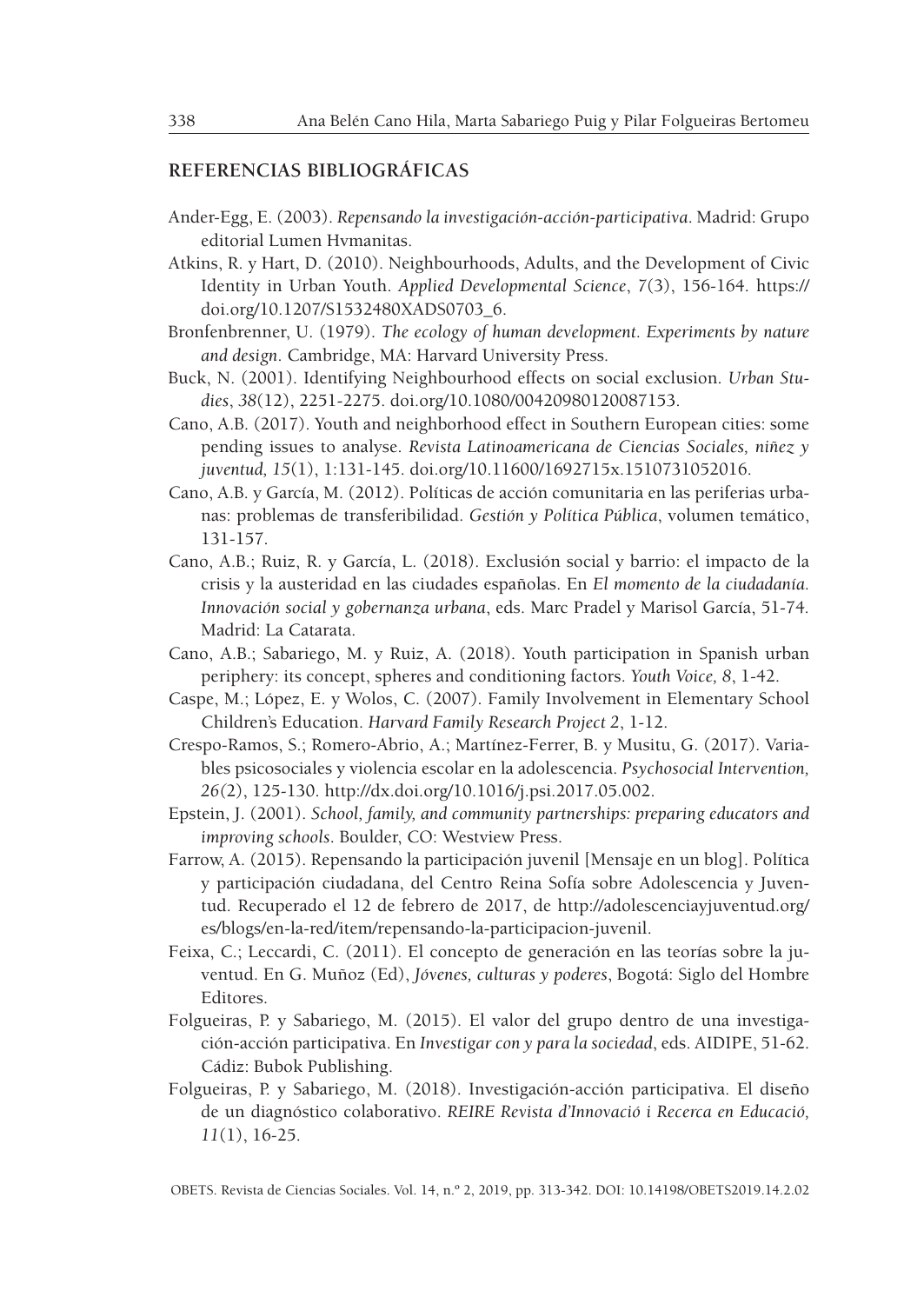- Folgueiras, P.; Luna, E. y Puig, G. (2014). El aprendizaje y servicio en educación secundaria. *Revista Iberoamericana de Educación, 64*(2), 1-15.
- Folgueiras, P.; Ramírez, Ch. (2017). Elaboración de técnicas de recogida de información en diseños mixtos. Un ejemplo de estudio en aprendizaje-servicio. *REIRE Revista d'Innovació i* Recerca en Educació, 10(2), 64-78.
- Folguerias, P.; Aramburuzabala, P.; Opazo, H.; Mugarra, A. y Ruiz, A. (2018). Service-learning: A survey of experiences in Spain. *Education, Citizenship and Social Justice*, *29*, 1-19. https://doi. 10.1177/1746197918803857.
- Francés García, F. (2008). El laberinto de la participación juvenil: estrategias de implicación ciudadana en la juventud. *OBETS. Revista de Ciencias Sociales, 0*(2), 35-51. doi:https://doi.org/10.14198/OBETS2008.2.03.
- Giroux, H. (2016). Jóvenes en tiempos neoliberales: reflexiones de Henry A. Giroux [ Mensaje en un blog]. Identidad y socialización, Política y participación ciudadana, del Centro Reina Sofía sobre Adolescencia y Juventud. Recuperado el 12 de febrero de 2017, de http://adolescenciayjuventud.org/es/blogs/en-la-red/item/ henry-a-giroux-de-las-juventudes-y-las-politicas-neoliberalistas-en-estados-unidos?category\_id=93.
- Glaser, B. y Strauss, A. (1967). *The discovery of grounded theory.* Chicago, IL: Aldine.
- Greenfield, E. y Marks, N. (2010). Sense of community as a protective factor against long-term psychological effects of childhood violence. *Social Service Review*, *84*(1),129-147. doi: 10.1086/652786.
- Hart, R. (1992). *Children's participation: From Tokenism to citizenship. Firenze: UNI-*CEF.
- Ivankova, N. (2014). *Mixed methods applications in action research: From methods to community action.* London: SAGE Publications.
- Kahne, J. y Sporte, S. (2008). Developing citizens: The impact of civic learning opportunities on students' commitment to civic participation. *American Educational Research Journal*, *45* (3), 738-766.
- Lazcano, I. y Caballo, B. (2016). Ocio deportivo juvenil: Relación entre satisfacción e implicación organizativa. *Revista de Psicología del Deporte*, *25*(2), 9-14.
- Lenzi, M.; Vieno, A.; Sharkey, J.; Mayworm, A.; Scacchi, L.; Pastore, M. y Santinello, M. (2014). How School can Teach Civic Engagement Besides Civic Education: The Role of Democratic School Climate. *American journal of community psychology*, *54*(3-4), 251-61. doi: 10.1007/s10464-014-9669-8.
- Lizaso, I.; Sánchez-Queija, I. Parra, A. y Arranz, E. (2018). "La participación social online y offline de estudiantes universitarios españoles". *OBETS. Revista de Ciencias Sociales*, *13*(2): 547-567. doi: 10.14198/OBETS2018.13.2.04.
- Malin, H.; Ballard, P. y Damon, W. (2015). Civic purpose: An integrated construct for understanding civic development in adolescence. *Human Development*, *58*(2), 103–130. DOI:10.1159/000381655.
- Marchioni, M. (2001). *Comunidad, participación y desarrollo.* Madrid: Editorial Popular.
- Márquez, C. y Sandoval, M. (2016). ¿Para cuándo la mejora de participación de los estudiantes en los centros educativos?. *Intersticios: Revista sociológica de pensamiento crítico*, *10(*2), 21-33.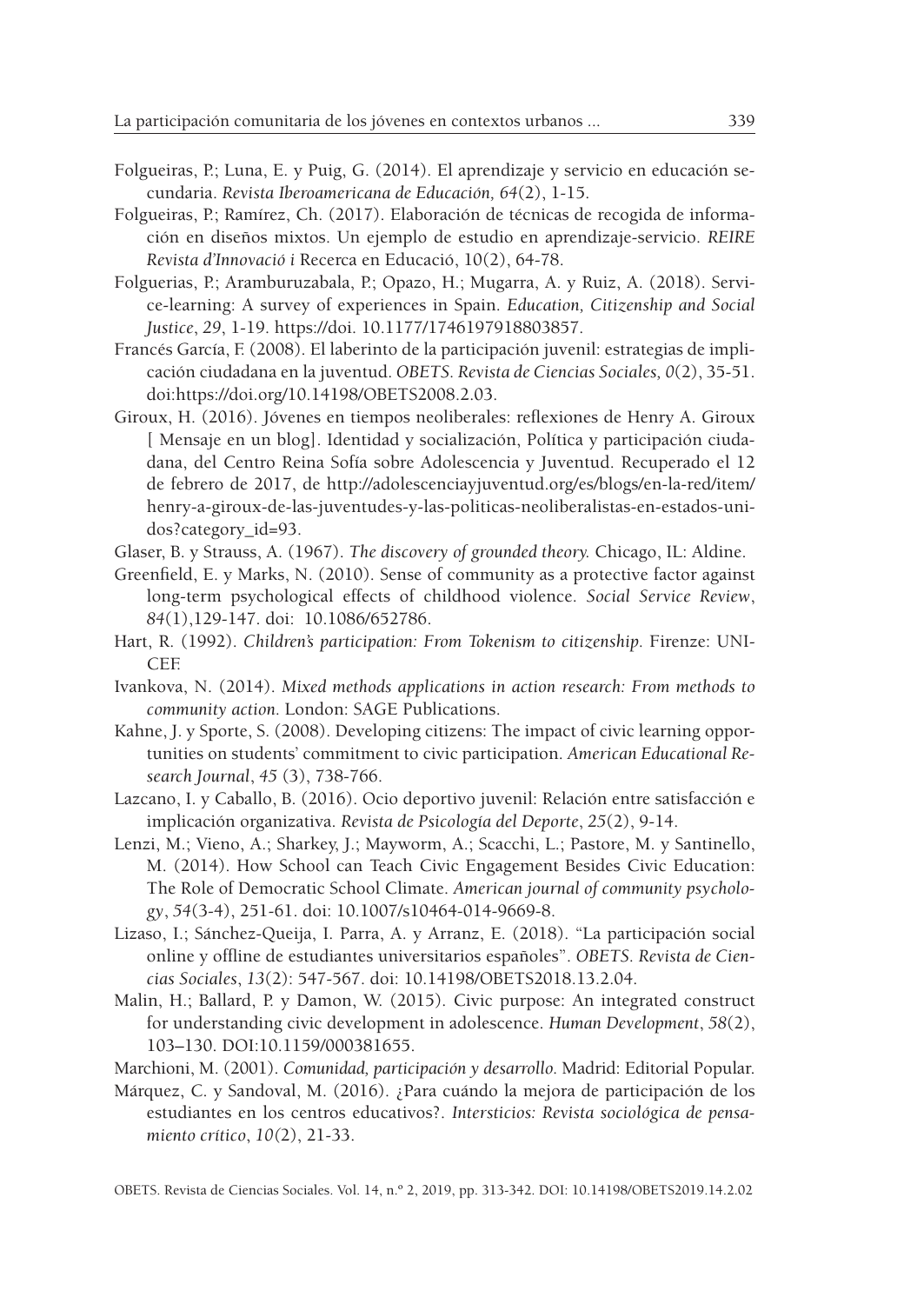- Marshall, T H. (1950). *Citizenship and Social Class: And Other Essays.* Cambridge: University Press.
- Matthews, H. (2003). Children and regeneration: setting an agenda for community participation and integration. *Children & Society*, *17*, 264-276. doi:10.1002/ CHI.745.
- Moscoloni, N. (2005). Complementación metodológica para el análisis de datos cuantitativos y cualitativos en evaluación educativa. *Revista Electrónica de Metodología aplicada*, *10*(2), 1-10. https://doi.org/10.17811/rema.10.2.2005.1-10.
- Moscoso, D.; Martín, M.; Pedrajas, N. y Sánchez, R. (2013). Active sedentary lifestyle. Leisure, physical activity and lifestyles of the Spanish youth. *Archivos de medicina del deporte 158*, 341-347.
- Muñoz, J.L. (2009). *La participación de los municipios en educación*. Madrid: Editorial Popular.
- Musterd, S.; Murie, A. y Kesteloot, C. (2006). *Neighbourhoods of poverty: Urban social exclusion and integration in Europe.* Londres, Palgrave. doi.org/10.1111/j.1467- 9663.2007.00421\_2.x.
- Ortega, C.; Lazcano, I. y Baptista, M. (2015). Espacios de ocio para jóvenes, de la monitorización a la autogestión. *Pedagogía Social. Revista Interuniversitaria 25*, 69–78.
- Pateman, C. (1970). *Participation and Democracy Theory.* Cambridge: Cambridge University Press.
- Quane, J.; y Rankin, B. (2006). Does it pay to participate? Neighborhood-based organizations and the social development of urban adolescents. *Children and Youth Services Review*, *28* (10), 1229–1250. https://doi.org/10.1016/j.childyouth.2006.01.004.
- Ramos, I.; Holgado, D.; Jariego, I.; Palacio, J. (2014). Evaluación de procesos comunitarios y análisis de redes inter-organizativas: Elementos para mejorar la efectividad de las intervenciones comunitarias. *Pensando Psicología*, *10*(17), 135-148. doi.org/10.16925/pe.v10i17.798.
- Reguillo, R. (2010). La condición juvenil en el México contemporáneo. Biografías, incertidumbre y lugares. En, R. Reguillo (Coord.), *Los jóvenes en México*, México: Fondo de Cultura Económica. Consejo Nacional para la Cultura y las Artes.
- Reverte, F. M. (2009). Ideas, preguntas y propuestas sobre la participación social en el ámbito de la juventud: asociacionismo, movimientos sociales, voluntariado y jóvenes no asociados. Madrid: FEMP.
- Rossi, G.; Lenzi, M.; Sharkey, J. y Santinello, M. (2016). Factors associated with civic engagement in adolescence: The effects of neighbourhood, school, family, and peer contexts. *Journal of Community Psychology*, 44(8), 1040-1058. doi. org/10.1002/jcop.21826.
- Sabariego, M.; Cano, A.B.; Ruiz, A.; Puig, G. (2016). El diagnóstico participativo como herramienta de exploración y de transformación de la participación de los jóvenes desde una perspectiva comunitaria: el caso de l'Hospitalet de Llobregat (Cataluña). Disponible en: https://www.fes-sociologia.com/files/congress/12/papers/ 3056.pdf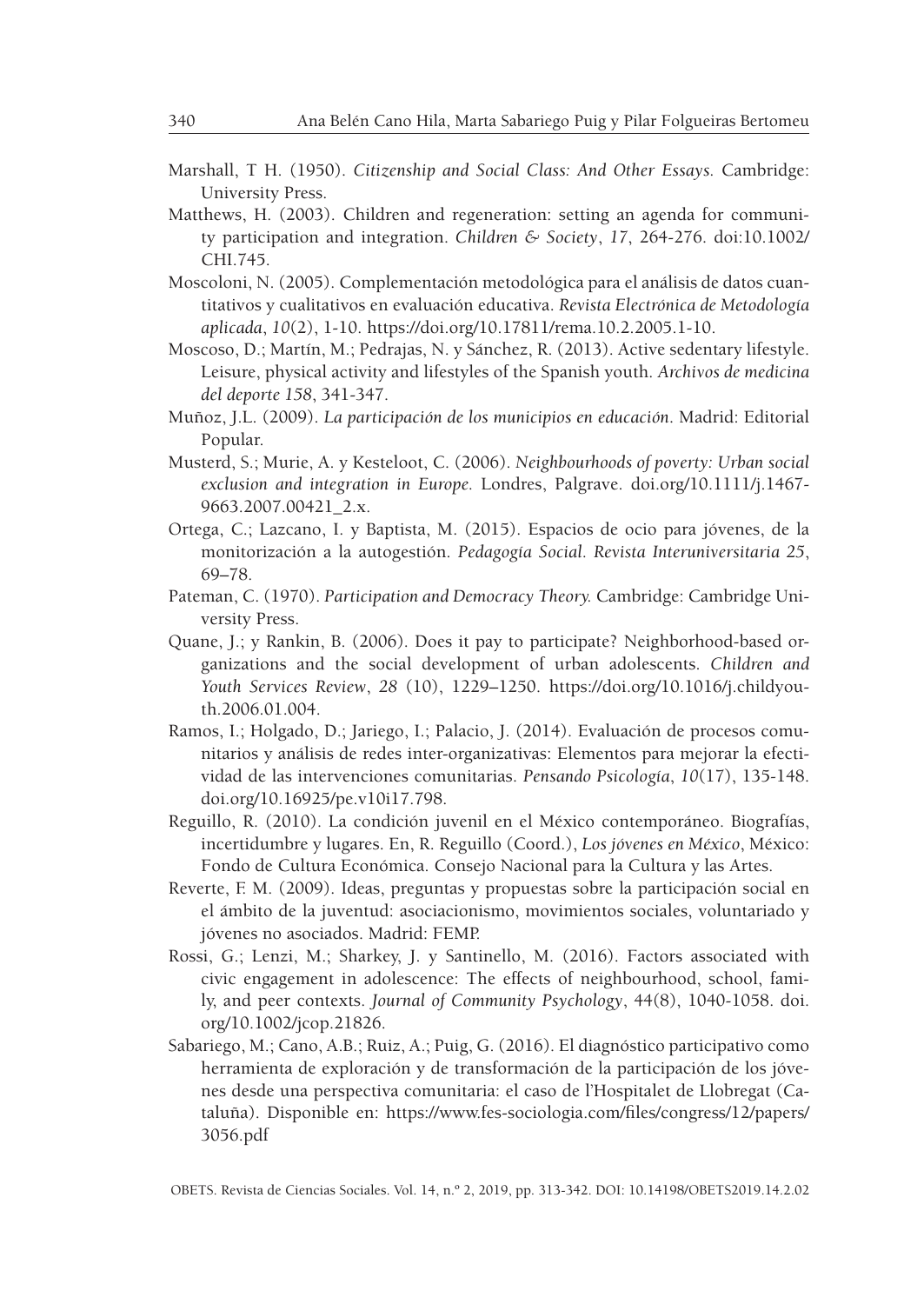- Sandín, M.P. ; Sánchez, A. y Cano, A.B. (2016). Measuring Social Capital and Support Networks of Young Immigrant. *International Education Studies*, *9*(5), 62-74. doi. org/10.5539/ies.v9n5p62.
- Santacreu, O. (2008). La participación social de los jóvenes españoles. *OBETS. Revista de Ciencias Sociales, 2*, 25-34.
- Skifter, H. (2008). Why do residents want to leave deprived neighbourhoods? The importance of residents' subjective evaluations of their neighbourhood and its reputation. *Journal of Housing and the Built Environment, 23*(2), 79–101.
- Susinos, T. (2013). Desde el mismo lugar no vemos lo mismo. Investigar la participación de los estudiantes como un proceso multivocal. *Revista de investigación en educación*, *11*(3), 120-132.
- Tashakkori, A. y Teddlie, Ch. (2003). *Handbook of Mixed Methods in social and behavioural research*. Thousand Oaks, CA: Sage.
- Tort, A. y Simó, N. (2014). Escola, entorn i ciutadania: Balanç d'experiències i perspectives de futur. *Revista catalana de Pedagogia 8*, 19-31. DOI: 10.2436/20.3007.01.72.
- Trilla, J. y Novella, A. (2001). Educación y participación social de la infancia. *Revista Iberoamericana de Educación 26*, 137-164
- UNICEF. (2012). *Children in an Urban World. The State of the world's children 2012*. New York (NY): UNICEF.
- Vieira Parra, L ; y Puigdellívol, I. (2013). Voluntarios dentro del aula? el rol del Voluntariado en "Comunidades de aprendizaje. *REXE-Revista de Estudios y Experiencias en Educación*, *12*(24), 37-55.
- Vieno, A., Santinello, M., Pastore, M. y Perkins, D. D. (2007). Social support, sense of community in school, and self-efficacy as resources during early adolescence: an integrative model. American Journal of Community Psychology, 39(1-2), 177-190
- Villasante, T. (2010). *Historias de enfoques de una articulación metodológica participativa.* CIMAS Cuadernos. http://www.redcimas.org
- Villasante, T.y Martín, P. (2007). Redes y conjuntos de acción: Para aplicaciones estratégicas en los tiempos de la complejidad social. *Política y Sociedad*, *44*(1), 125-140.